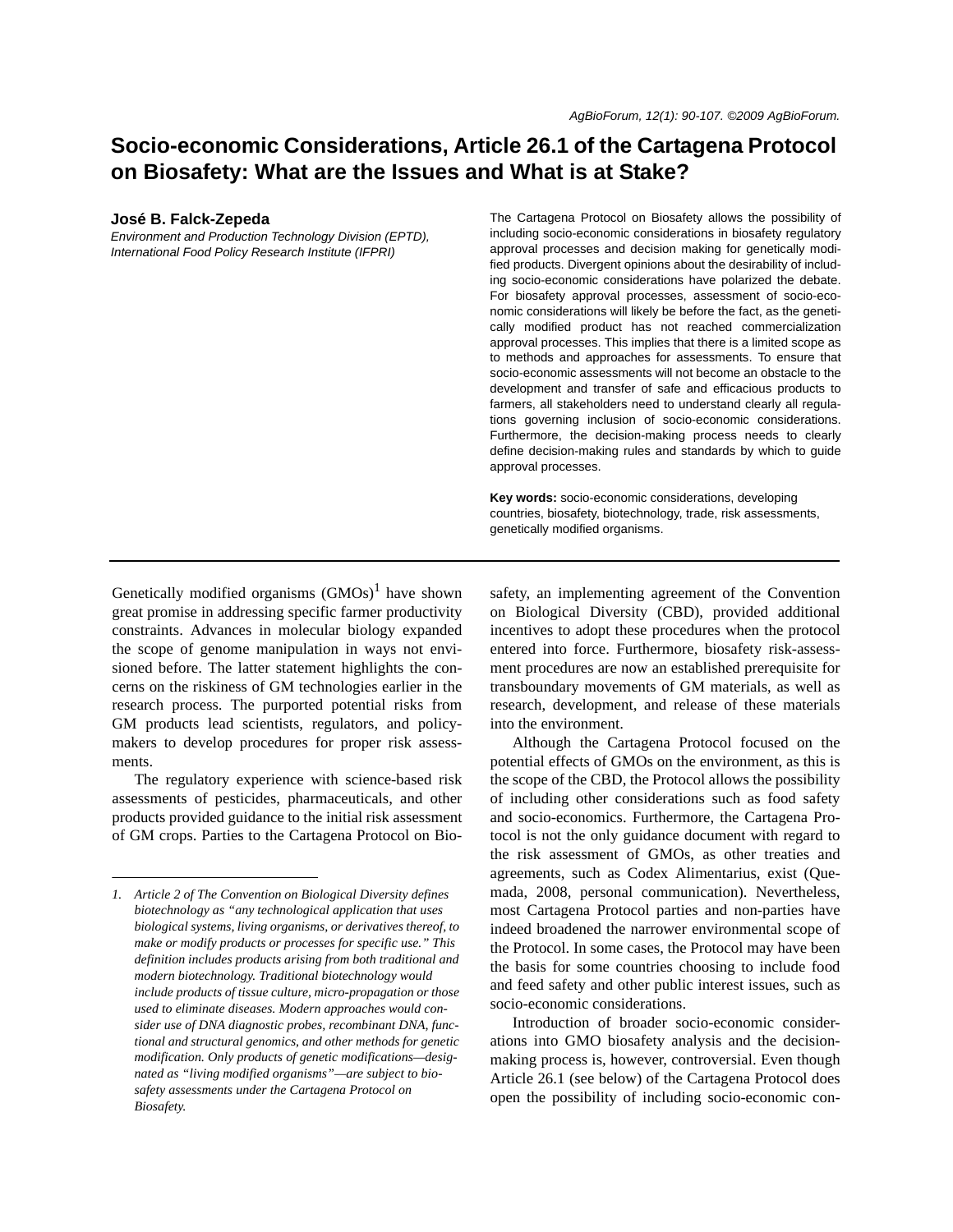siderations as part of the biosafety assessments, some authors such as Jaffe (2005) argue that the Cartagena Protocol limits its scope to factors affecting biodiversity.

## **Article 26 of the Cartagena Protocol on Biosafety**

#### *Socio-Economic Considerations*

1. The Parties, in reaching a decision on import under this Protocol or under its domestic measures implementing the Protocol, may take into account, consistent with their international obligations, socio-economic considerations arising from the impact of living modified organisms on the conservation and sustainable use of biological diversity, especially with regard to the value of biological diversity to indigenous and local communities.

2. The Parties are encouraged to cooperate on research and information exchange on any socioeconomic impacts of living modified organisms, especially on indigenous and local communities.

*Source: Cartagena Protocol on Biosafety as part of the Convention on Biodiversity.*

This article discusses relevant issues and implications resulting from the inclusion of socio-economic considerations in biosafety assessment procedures. Discussions in this article center on the timing, scope, elements of best practice, the potential consequence of the inclusion of socio-economic considerations for technology decision-making and their potential relationship to the WTO rules, and other obligations. By definition, socio-economic assessments are ex-ante—before-thefact procedures—for those products in the regulatory approval process. There may be some cases where some biosafety regulatory systems may require post-release monitoring and evaluation of socio-economic impacts, but this instance clearly falls under the realm of ex-post assessments, where there is a long and well-established literature and experience for assessments. Nevertheless, very few regulatory systems have requested socio-economic assessments after environmental release. One example is the European Union (see Table 1).

We argue in this article that although socio-economic assessment of new and emerging technologies, including GM products, are an invaluable tool in supporting decision-making, they may constitute an unworkable hurdle if the assessment procedure is not clearly defined up front. Therefore, inclusion of socioeconomic considerations may become an obstacle that in some cases may delay or even block the release of potentially valuable products. This outcome is of special interest to the public sector in developing countries, as they initially face higher barriers in terms of biosafety regulatory compliance due to resource constraints.

The implication of this policy outcome is that there is the need to define clearly the 'how,' 'when,' and 'under what decision-making rules' will developers or decision makers consider socio-economic issues and its assessments for those products undergoing regulatory review. In essence, the rules of the game for the inclusion of socio-economic considerations into biosafety and biotechnology decision-making need to be transparent, well defined, protective, and understood by all actors and stakeholders. The latter are the characteristics that define a functional biosafety system (Jaffe, 2005).

We organize the article as follows. In the next section, we discuss the conceptual issues related to biosafety assessments, followed by a discussion on the international context. Then we proceed to discuss the broad spectrum of country choices for inclusion of socio-economic considerations, followed by a discussion on what the issues are and what is at stake, while presenting some practical guidance to socio-economic evaluators. We conclude with a summary discussion of policy implications for developed and developing countries.

### **What are Biosafety Assessments Anyway?**

The text of the Cartagena Protocol on Biosafety refers to biosafety as "the need to protect human health and the environment from the possible adverse effects of the products of modern biotechnology" (CPB, p.1). Biosafety can be defined as the regulatory systems and risk analysis procedures designed to perform proper risk assessments, mitigation, and communication of GM products' risk profile in order to ensure their safe use. The previous definition of biosafety is very general as there is no "best" approach to biosafety analysis (McLean, Frederick, Traynor, Cohen, & Komen, 2002). The broad definition should apply to a wide-ranging spectrum of countries and decision-making processes. Yet, the biosafety processes that emerge in implementing countries, reflect their national, environmental, political, financial, and scientific capacities. Therefore,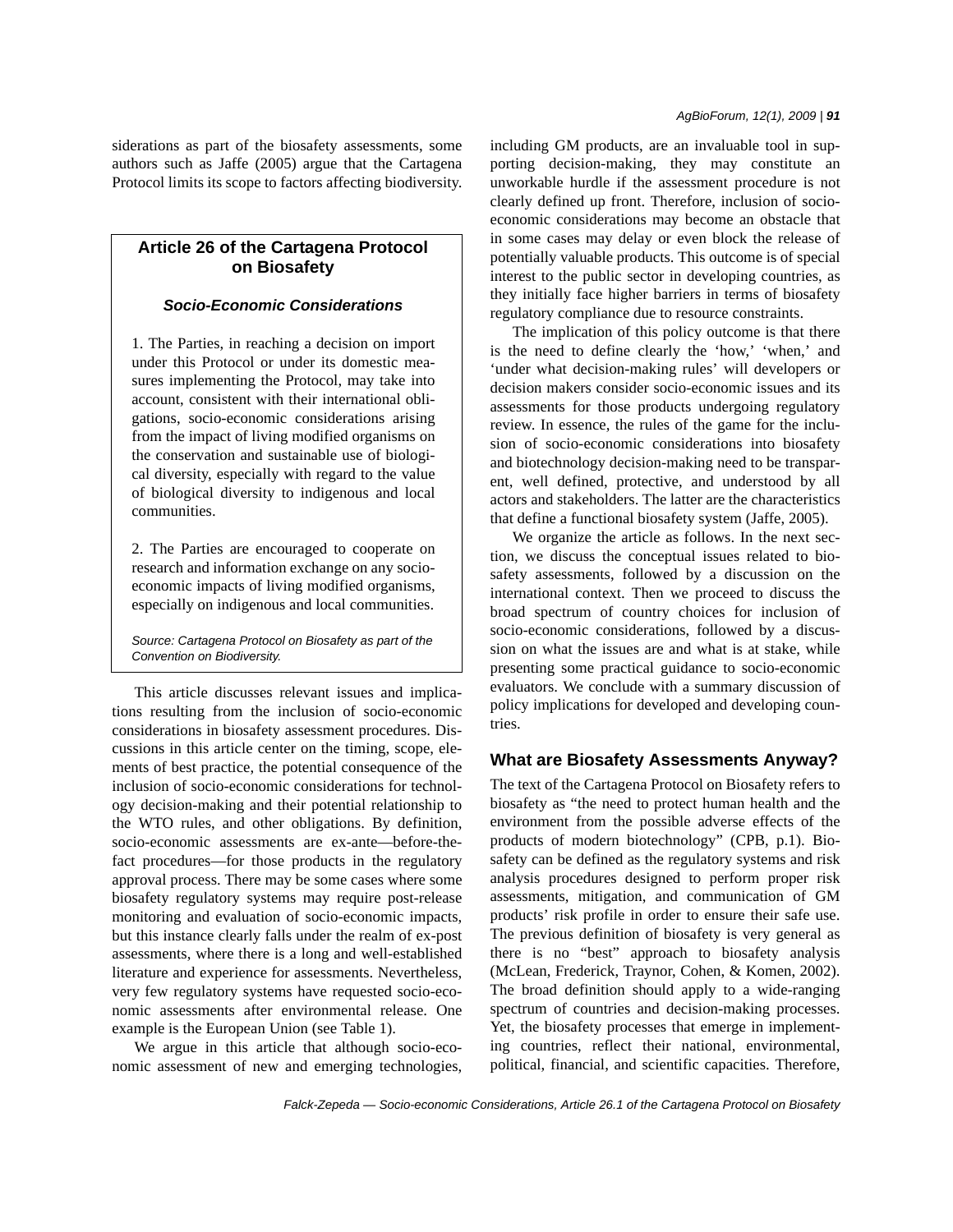*AgBioForum, 12(1), 2009 | 92*

| <b>Country</b>       | Party<br>CBD/<br>$\mathsf{CPB}^a$ | CFT/<br>CO <sup>b</sup> | Language of relevant text considering socio-economic<br>considerations                                                                                                                                                                                                           | <b>Relevant law and</b><br>regulations for socio-<br>economic considerations           |
|----------------------|-----------------------------------|-------------------------|----------------------------------------------------------------------------------------------------------------------------------------------------------------------------------------------------------------------------------------------------------------------------------|----------------------------------------------------------------------------------------|
| Argentina            | Y/N                               | Y/Y                     | Decision on the convenience of the commercialization the<br>genetically modified material over its impact on markets, in charge<br>of the National Market Directorate, so as to avoid potential negative<br>impacts on Argentinean exports.                                      | Resolution nº 656/92 of<br>SAGyP and Resolutions n°39/<br>03 and n°57/03 SAGPyA        |
| <b>Brazil</b>        | Y/Y                               | Y/Y                     | Article 48, Paragraph 1. The National Biosafety Council-CNBS<br>shall: II-analyze, upon request by CTNBio, in the context of<br>convenience, socio-economic opportunity and national interest,<br>requests to grant license on the commercial use of GMO and GMO<br>derivatives. | Decree NO. 5,591, of<br>November 23, 2005                                              |
| <b>Honduras</b>      | Y/Y                               | Y/Y                     | Socio-economic considerations will be conducted through partial<br>studies that should include different social and economic impacts.                                                                                                                                            | Honduras draft policy                                                                  |
| Kenya                | Y/Y                               | Y/N                     | "in reaching a final decision, the Authority shall take into account<br>(e) socio-economic consideration arising from the impact of the<br>GMO on the environment."                                                                                                              | Kenya draft policy                                                                     |
| Uganda               | Y/Y                               | Y/N                     | "no approval shall be given unless the GMO will not have adverse<br>socio-economic impacts."                                                                                                                                                                                     | Uganda draft regulations of<br>2005                                                    |
| Nigeria              | Y/Y                               | N/N                     | The decision-making procedures shall take into consideration risk<br>assessment, which involves scientific, socio-economic, cultural and<br>ethical considerations.                                                                                                              | Nigeria National Biosafety<br>Framework, 2005                                          |
| R.S. Africa          | Y/Y                               | Y/Y                     | "The Council may in performing its function in terms of sub<br>regulation (8), consider the socio-economic impact that the<br>introduction of a genetically modified organism may have on a<br>community living in the vicinity of such introduction."                           | GMO Act 1997 (Act No. 15 of<br>1997)                                                   |
| <b>Philippines</b>   | Y/Y                               | Y/Y                     | "Socio-economic, cultural and ethical considerations. Impacts on<br>small farmers, indigenous people, women, small and medium<br>enterprises, and the domestic scientific community to be taken in to<br>account."                                                               | Executive Order 514 (EO514)                                                            |
| <b>Indonesia</b>     | Y/Y                               | Y/Y                     | "The utilization of GEAP originating from both domestic and foreign Regulation 21 of 2005<br>products must pay attention to and take into consideration the<br>religious, ethical, socio-cultural and esthetical norms."                                                         |                                                                                        |
| India                | Y/Y                               | Y/Y                     | India's biosafety system provides for evaluation of the economic<br>benefits of LMOs through systematic evaluation of agronomic<br>performance.                                                                                                                                  | Not included or mandated by<br>the Environmental Act or<br><b>Biosafety Guidelines</b> |
| <b>United States</b> | N/N                               | Y/Y                     | Voluntary/additional information                                                                                                                                                                                                                                                 | None                                                                                   |
| Canada               | Y/N                               | Y/Y                     | Voluntary/additional information                                                                                                                                                                                                                                                 | None                                                                                   |
| EU                   | Y/Y                               | Y/Y                     | European Commission requires preparing a report on the socio-<br>economic impact of GM crops every three years. Definition of<br>socio-economic considerations is unclear in current legislation and<br>associated guidelines, no provision for a risk-benefit analysis.         | None                                                                                   |

**Table 1. Biosafety protocols and socio-economic considerations in relevant regulatory laws and regulations.**

*Note. Compilation by author from National Biosafety Frameworks, laws and regulations posted at the Biosafety Clearinghouse (Convention on Biological Diversity, 2008).*

*a CBD/CPB=Party to the Convention on Biological Diversity/Cartagena Protocol on Biosafety*

*b CFT=Conducted confined field trials, CO=Has made approval for commercialization*

*a,b Y=Yes, N=No*

there is the need to analyze biosafety regulatory capacity within the individual implementing institution and national context and be contrasted to well-known principles of risk analysis and regulatory experiences globally.

Biosafety procedures, common to most biosafety systems, provide a systematic and logical (sciencebased) framework to address consumer and other stakeholder safety issues while addressing trade-offs within the decision-making process. Risk analysts and decision makers face trade-offs between stricter regulatory regimes and a reduction in the approval of new products or activities. Furthermore, most risk assessors conceptu-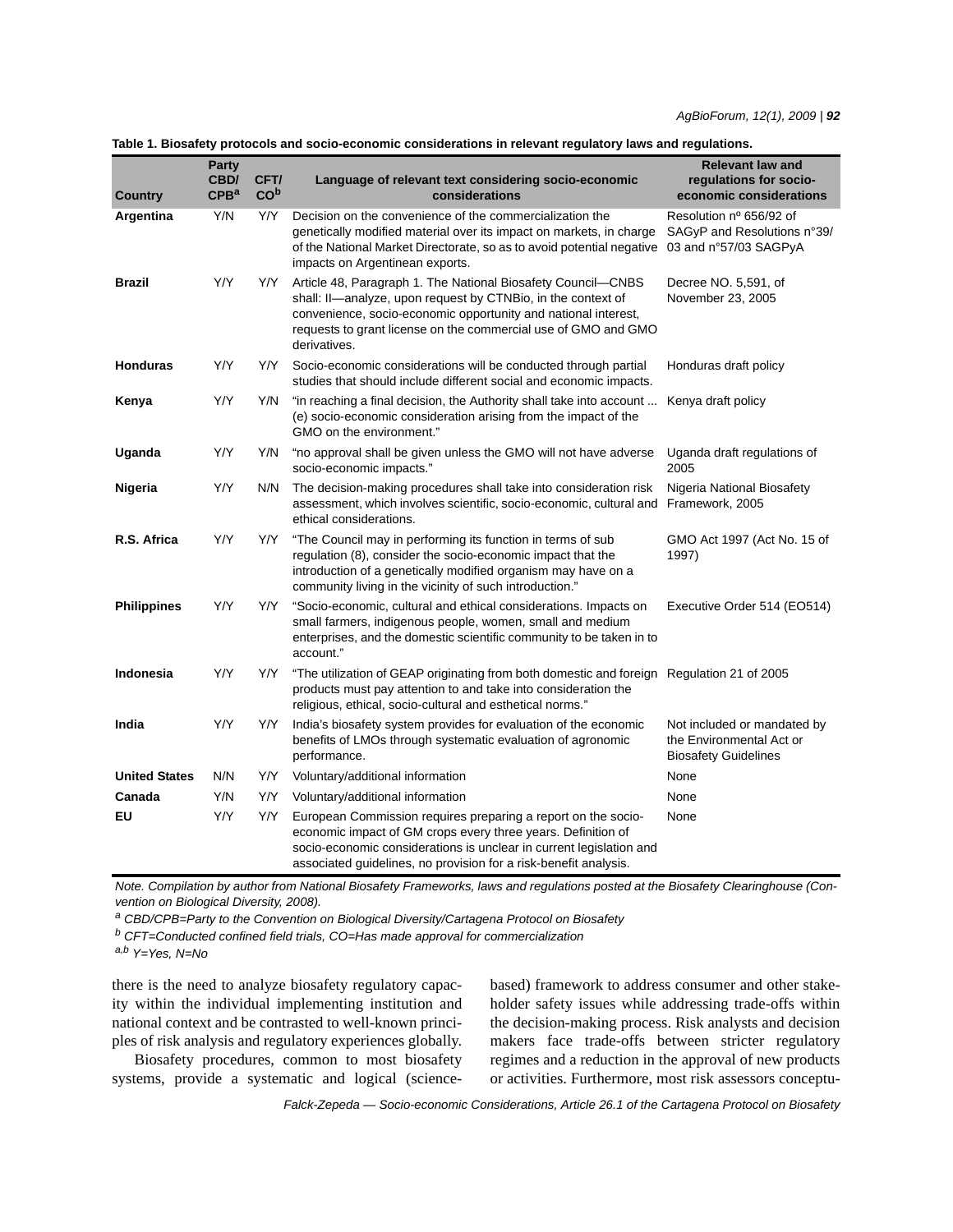

**Figure 1. Regulatory stages in a functional biosafety system.** *Note: Author's own design.*

ally recognize that there are risks, benefits, and costs associated with product approval after regulatory review, including the opportunity costs of regulatory decisions. Nevertheless, in some jurisdictions, laws and regulations may not allow regulators to consider other issues besides risk.

In most countries, biosafety regulatory assessments build upon a sequential set of steps and approvals by a regulatory authority (see Figure 1). The regulatory authority may be an institutional, regional, and/or national biosafety authority, or a combination of all of the above. Furthermore, there may be a single regulator (e.g., Australia) or a combination of agencies (e.g., United States or Canada) who evaluate proposals. Decision-making may be complex as there may be different combinations of science and technical bodies only, or those that are intermingled with a policy and political process, such as the system in the European Union. For discussion purposes in this article, we will refer to a "regulatory authority" with the provisos discussed before. This linear sequence of events assumes that each regulatory step builds upon the knowledge accumulated in previous steps and/or from other regulatory assessments done in or outside the evaluating country.

The regulatory authority assesses information submitted by the developer/proponent in an application dossier. The dossier includes information on several safety issues or attributes. The safety attributes normally considered include risk descriptors for the parent crop, the transformation method, the gene construct, and the GM crop. Issues of concern include food safety, health, and environmental impacts from potential use.

A typical set of sequential steps may include laboratory experiments, glasshouse/greenhouse (contained) trials, confined field trials, step-up extended or multilocational field trials, and commercialization. Each stage in the regulatory process requires a set of activities that have an attached cost. Additional activities, especially those that are redundant or not needed to demonstrate safety or a specific outcome, increase the cost of compliance with biosafety regulations, while additional time to comply with biosafety regulations extends the starting date for the onset of the cost and benefit flows to society. The time value of money lost from regulatory approval delays tend to be larger than the cost of compliance itself (Beyer, Norton, & Falck-Zepeda, 2008).

The additional time and cost beyond what is necessary to demonstrate safety may constitute a disincentive to innovators, especially those in the public sector who may be developing national and international public goods, that is, on crops and productivity limitations of interest to resource-poor farmers. The private sector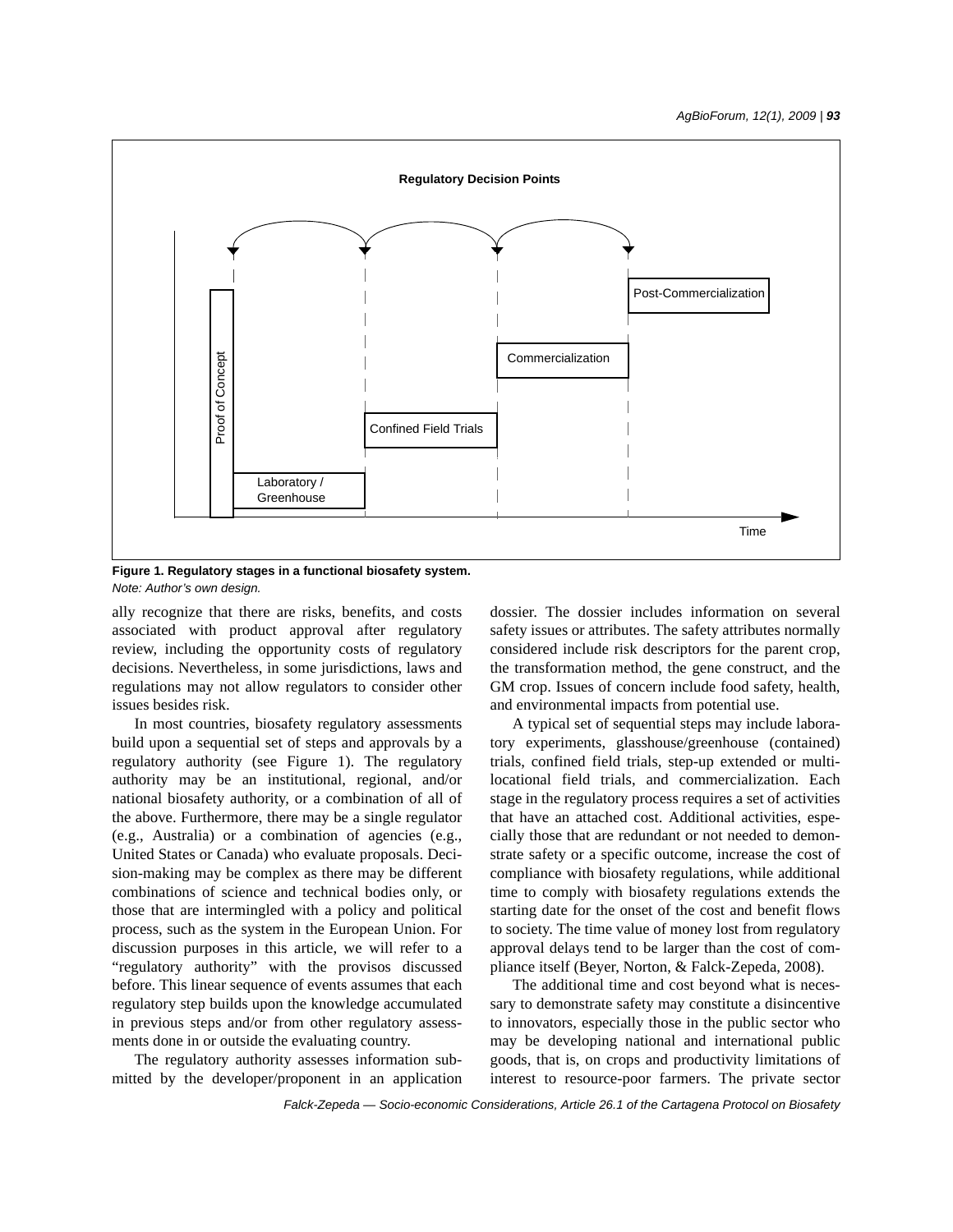may not have an interest in crops of a public-good nature, given their low commercial benefit (Atanassov et al., 2004; Cohen, 2005). Public sector organizations, already constrained by budgeting limitations, may not pursue potentially valuable technologies, especially when they face uncertain biosafety compliance costs and outcomes from risk assessments.

Risk and cost considerations bound biosafety assessments and biotechnology decision-making processes (Viscusi, Vernon, & Harrington, 2000). In terms of risk, society has a maximum level of risk that it is willing to tolerate while using GM products. The biosafety regulatory and decision-making process is at the same time bounded by cost considerations due to limited societal budgets for biosafety and biotechnology review processes. Different combinations of potential regulatory procedures with risk and cost trade-offs—a regulatory policy frontier—are therefore achievable. Risk and cost combinations offering society the same level of risk at a lower cost or the same level of cost but with a lower level of risk may represent policy options in a decisionmaking framework. Furthermore, all investments and time spent during the regulatory process have opportunity costs, as these resources could be better spent elsewhere. The opportunity costs increase the total cost of development and may reduce the number of technologies offered to society (DiMasi, Hansen, & Grabowski, 2003). These trade-offs highlight the need for societies to define a decision-making pathway that will guide their actions in terms of defining timing, scope, methods and techniques, and decision-making rules. These are critical issue that needs to be brought back to the attention of all stakeholders in their decision-making process.

Assessing risk, benefits, and cost trade-offs of biosafety and biotechnology regulatory processes are conceptually elegant and simple processes. In practice though, the assessment of biosafety and biotechnology regulatory processes is a complex task. The safety profile of a particular GM biotechnology in practice consists of a portfolio of risk attributes and the potential pathways by which they may affect overall risk. Risk analysis defines hazard identification as the process of isolating the specific risk attributes of a specific technology. Examples of risk attributes include allergenicity, toxicity, and impact on non-target organisms.

Concrete examples of risk-assessment decisions include the decision made by the Australian Office of Gene Technology Regulation (OGTR) for the case of delayed-ripening papaya (OGTR, 2003). Each risk attribute has itself a safety profile that may require a tailored decision-making process. The fact that countries may place different weights to each attribute further complicates the multiple-attribute/multiple-decision-making processes characteristic of most modern biotechnologies. Individual or societal risk preferences determine the weights attached to each attribute. Regulators may deem unacceptable the risk of a specific attribute (i.e., potential for allergenicity), whereas regulators may judge other attributes (i.e., weediness or impact on nontarget organisms) as acceptable or manageable through risk mitigation procedures.

### *The Regulatory Agencies Structure and the Decision-making Process*

There is wide variation in terms of biosafety regulatory structures, systems, and implementation procedures. These are quite complex in practice as they respond to specific country needs and capacities. For example, some countries have a single regulator who makes the assessment and shares responsibility of risk management with the proponent, such as Australia and South Africa. Other countries may have coordinated frameworks where several agencies may intervene in the assessment process based on the type of product being evaluated. This is the case of the biosafety regulatory system in the United States and Canada. In some countries, there may be a centralized risk-assessment process, but multiple agencies share the risk management. This is the case of the European Union, where the European Food Safety Authority and related institutes have the sole responsibility of risk assessment, whereas member states, the European Commission, and the European Council share risk management responsibilities. It is worthwhile noting that the EU decision-making process is quite complex, as the technical risk assessment becomes part of a broader technology decision-making approach that may include political aspects in its implementation.

The main lesson here is to understand how biosafety systems developed as a response to national needs, but also to international demands for these approaches. Whether a particular biosafety system responds more to national needs or to international demands may help explain the history and performance of a particular biosafety system.

#### **The International Biosafety Context**

As described earlier, Article 26.1 of the Cartagena Protocol opened the possibility of including socio-economic considerations as part of biosafety decisionmaking processes. Several authors and other stakehold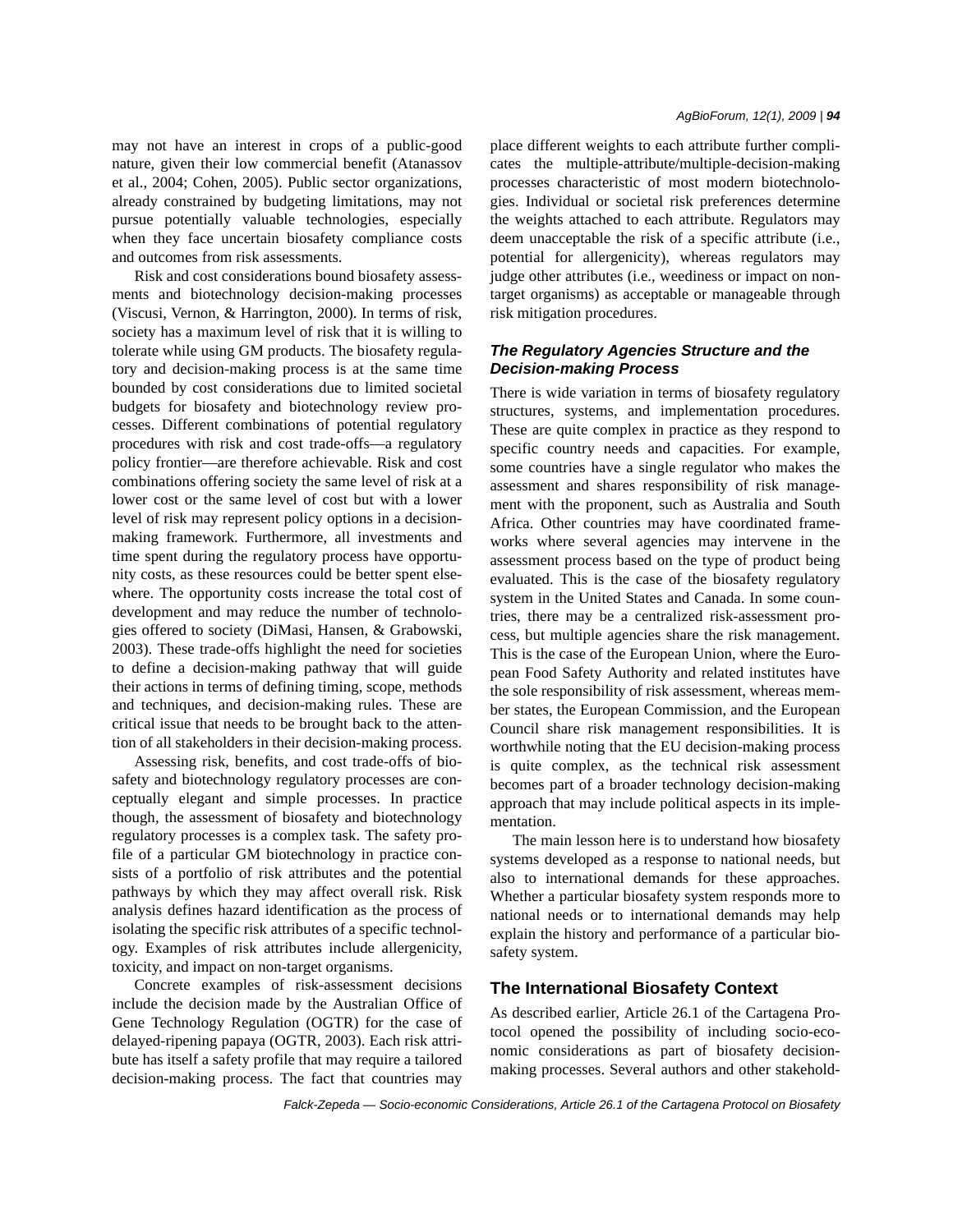ers (i.e., Jaffe, 2005) have pointed out that under a strict interpretation of the Cartagena Protocol, the scope of socio-economics is only on those impacts on biodiversity, especially on indigenous communities.

Inclusion of broader socio-economic considerations into the GMO biosafety analysis process continues to be controversial and is an ongoing discussion within international agreements and other international forums. The formal agenda at the Protocol's Conference of the Parties/Meeting of the Parties (COP9/MOP8) in May 2008 included discussions on socio-economic considerations, focusing on information exchange between parties. At the conclusion of the COP9/MOP4 meeting, Cartagena Protocol parties decided to postpone any decision with regard to socio-economic considerations to get further technical guidance. This issue has been a highly debated point amongst parties and non-parties to the Cartagena Protocol and will continue to be a major discussion issue, as countries essentially diverge into two major opposing views.

One view is of those countries whose opinion is that socio-economic considerations have little to do with a GM product's safety profile, except in very specific instances in which they may play a role in influencing biosafety management efforts. The latter would be the case, for example, in helping to make decisions about insect-resistant management strategies. $<sup>2</sup>$  The rationale is</sup> that biosafety decision-making has to pursue a strict interpretation of the article 26.1 of the Cartagena Protocol, where environmental risk assessments need to guarantee a reasonable level of safety to society only.

The underlying argument under this view is that endusers are the decision makers entitled to make their own socio-economic assessments, determine technology viability and implement decision-making processes. Moreover, socio-economic assessments (or marketing studies) can be a voluntary and supplementary information package that may be included in the application dossier for commercialization. In this sense, socio-economic assessments help understand the potential implication of technology use, however, biosafety regulatory bodies should not be mandated to use socio-economic information. In some instances, unless clearly spelled in existing regulations, there may be incompatibilities between risk assessments and cost/benefit analyses and, thus, clear and transparent decision rules may not be applicable for regulatory decision-making.

The most powerful argument against the inclusion of socio-economic considerations seems to be that countries that do include such considerations in their decision-making processes may appeal to these considerations as a blanket justification to reject GM technologies without having a clear statement or reason by which this decision was made in the first place. In this regard, socio-economic considerations may follow the regulatory development pathway where some countries have implemented the precautionary principle in such a way that allows them not to make a regulatory decision and/or to justify the pre-emptive rejection of GM technologies. Paarlberg (2008) presents similar arguments to this line of thought.

A broad and undefined inclusion of socio-economic considerations will, in the end, cause major disruptions and thus become a major limitation to technology development and transfer. Clearly, sovereign nations can decide what policies they want to pursue. As the possibility exists that GM products or technologies may at least benefit some stakeholders, and to ensure that society makes the best decision, having full information and a clear justification of why a nation pursues a specific policy becomes critical.

In contrast, the second view maintains that socioeconomic considerations are vital to protecting indigenous and local communities and users against *any* potential negative impact of GM products (La Viña & Fransen, 2004). In the strictest interpretation of this view, this may include even hypothetical and uncertain impacts of GM products. This point of view strongly affirms that any proper assessment of a GM product should include not only biosafety risk assessments, but also broader socio-economic considerations, including any potential ethical, philosophical, and religious concerns. This position potentially aligns itself with the precautionary principle embodied in the Cartagena Protocol.<sup>3</sup>

Both positions described above align themselves well to the scientific and social approaches to regulatory paradigms described by Isaac (2002, 2004). Isaac discusses the strikingly different approaches of the Unites

*<sup>2.</sup> We will abstract from other types of risk that may be borne by adopting producers, including financial, credit, production, and social or community risks. These risks directly relate to vulnerability and the livelihood of poor farmers in developing countries. However, we cannot emphasize enough the need to bring back these issues into the discussion, as they are critical to the process of deciding whether a technology is appropriate or beneficial for a particular country. Of course, this opens other discussions such as who makes the technology adoption decisions; is it farmers, regulators, policy makers, civil society, all? How does society decide amongst competing alternatives?*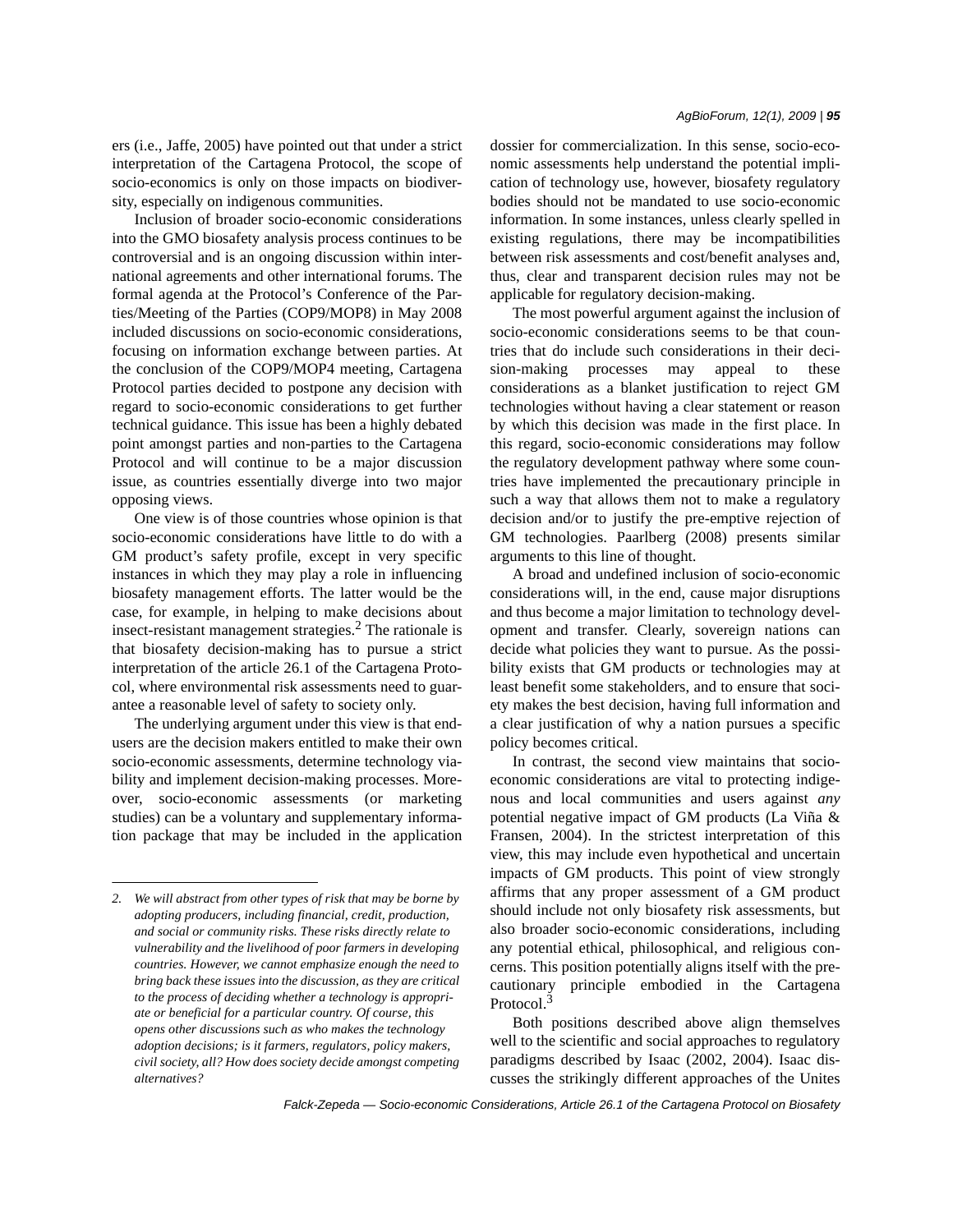States and the European Union, including other nations aligned to one approach or the other, or combinations of both regulatory frameworks. It is interesting to note that because of the differences between both *trajectories* (Isaac's own terminology), there are significant differences in approaching risk analysis and other regulatory approaches. This in turn will affect how regulatory and decision-making bodies consider socio-economic considerations and potential outcomes.

According to Isaac, the fundamental difference between the scientific and social rationalities is the fundamental belief about the role science and technology has in society. Scientific rationality posits that innovation and technology are vital to enhancing productivity and maximizing efficiency. The outcome of an innovative process is the maximization of society's welfare. If food and environmental safety regulations are pre-requisites for the approval of innovations, then scientific approaches to their assessment become a natural consequence of the scientific rationality approach. Thus, countries that follow the scientific rationale for regulation tend to implement regulations based on science only and tend to support or encourage innovations.

A strong support of science, technology, and innovation tend to yield regulations based in the scientific method and in risk analysis processes. This approach requires compiling existing data to estimate objective risk, or if data is not available, the use of subjective risk estimates—usually by a community of experts. The regulatory evaluation and decision-making process uses substantial equivalence as a starting point. If a new GM product is deemed as 'substantially equivalent' and a posterior risk analysis indicates that the products have the same—or lesser—level of risk as existing products in the market, then the GM product is approved for commercial distribution. If the GM product is deemed as 'not equivalent,' regulators consider it as novel and, thus, extensive testing is required to evaluate safety. In this approach, there is an inclination to estimate shortand medium-term effects on health and the environment, usually through estimation of probabilities of occurrence. Thus, scientific-rationale-based regulatory systems will tend to downplay the inclusion of socioeconomic assessment for biosafety regulatory approval.

In contrast, the social rationality approach views technology and innovation in a completely different way. Science, technology, and innovation are a mere component of the societal dynamics that govern humanity. In this approach, decision makers examine not only the relationship between science and technology, but also its effects to humans and the environment. As there is greater inclusion of societal concerns within the regulatory process, this process tends to favor approaches that are precautionary in nature. This is a consequence of the cognitive conclusion that science and technology cannot explain all the reality of the human experience. Therefore, in this trajectory's view, there is the need to examine social, ethical, and philosophical concerns within the risk analysis framework.

Although the tension between these opposing views can lead to international disagreements and further delay in the establishment of functional biosafety systems in many developing countries, what is imperative at this point is to first understand all the potential tradeoffs from a required inclusion of socio-economic considerations. For those countries who, after a careful evaluation of these tradeoffs, still want to pursue inclusion, then the issue becomes identifying methods and techniques, timing, scope, decision-making rules, and other implementation procedures that will ensure reducing costs, which maximizes the efficiency and benefits of such a policy approach. Furthermore, the need will arise to judge whether the chosen approach for the inclusion of socio-economic considerations *does* contribute to the establishment of a functional biosafety system.

We can define a functional biosafety system in several ways. Perhaps it is more fruitful to focus on a set of descriptors for functional biosafety systems, such as those introduced by Jaffe (2004a, 2004b, 2005). In these articles, Jaffe shows that functional biosafety systems can de analyzed and described in terms of (1) comprehensiveness; (2) adequate legal authority; (3) clear safety standards; (4) proportionate risk-based reviews; (5) transparent and understandable processes; (6) participatory; (7) flexible and adaptable; (8) efficient, workable, and fair; and (9) post-approval oversight. These descriptors can be used to evaluate how functional a particular system is, but does not necessarily imply that *not* having a fully functional individual descriptor makes a system non-functional. Quite to the contrary, this list should be, in our opinion, viewed as an evalua-

*<sup>3.</sup> Countries that do not require or oppose inclusion of socioeconomic considerations as a formal requirement for regulatory approval tend to be innovators, developers, and/or broad users of GMO technologies. In contrast, many countries that favor inclusion of socio-economic considerations in decisionmaking tend to be potential receptors of foreign GM technologies and/or have limited investments in GM innovation.*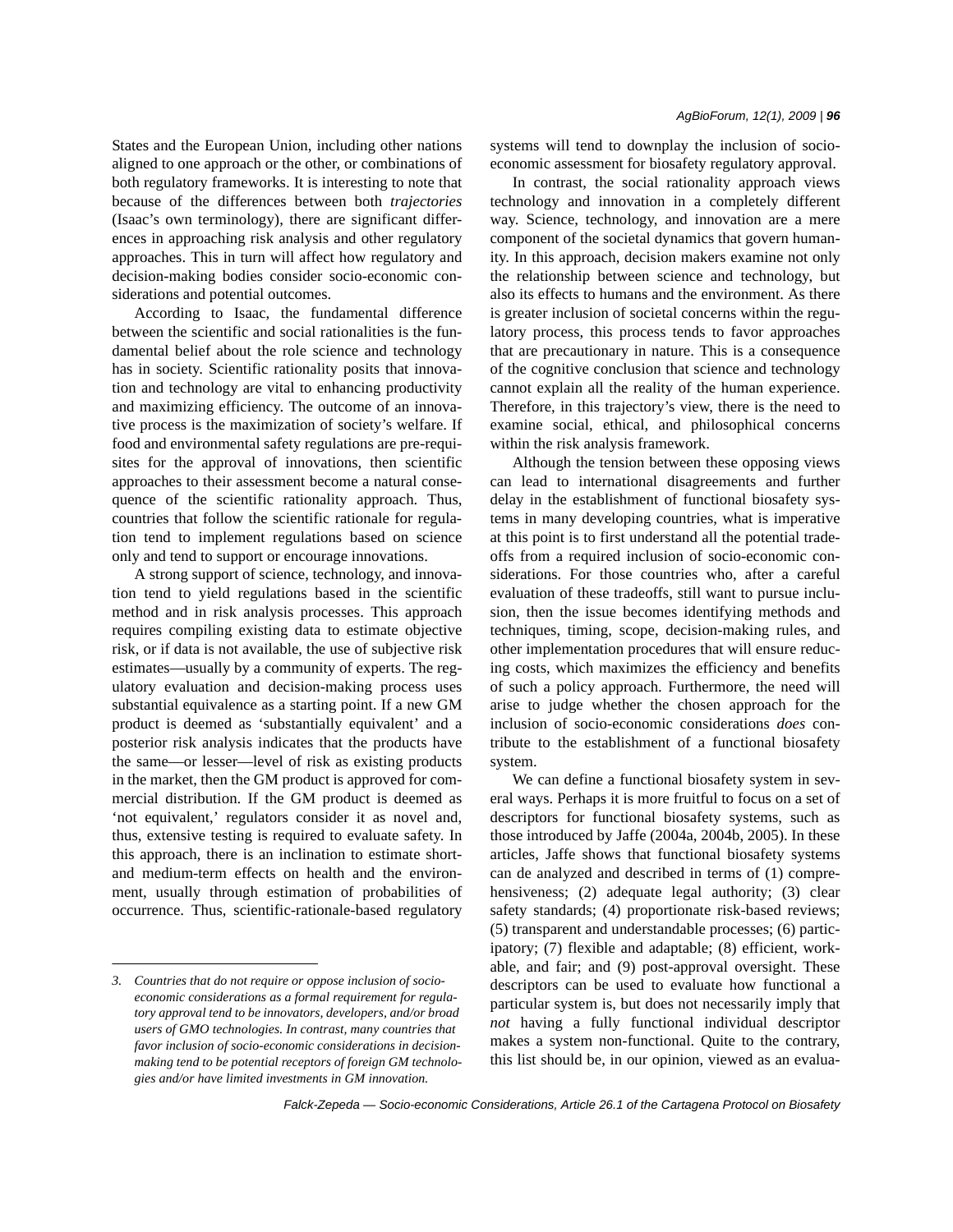tion tool to help develop regulatory systems in their quest to achieve functionality.

Each descriptor is necessary but not sufficient to describe the functionality of a particular system and, thus, decision makers have to evaluate the regulatory system as a whole. Therefore, there is the need to evaluate these contrasting positions within a stated country position, the scope of the Biosafety Protocol, and the World Trade Organization's (WTO) Technical Barriers to Trade (TBT) and Sanitary and Phytosanitary Measures (SPS) agreements, and other considerations (e.g., Jaffe, 2008). Note that the design—and also implementation—of biosafety regulations can consider public participation (Fransen et al., 2005).

## **What are Countries Doing in Terms of Socio-economic Assessments and Biosafety?**

Table 1 shows a small group of developed and developing countries to showcase the broadness of approaches and positions with regard to the inclusion of socio-economic impact assessments in laws, regulations, or the national biosafety frameworks developed under the United National Environment Program-Global Environmental Facility (UNEP-GEF).<sup>4</sup> A common thread amongst countries who have indicated their intentions to include socio-economic considerations is the tenuous guidance on how, when, and which rule decisions to use for decision-making. Furthermore, there is no guidance with regard to how the narratives and estimations resulting from the socio-economic assessments will be used, vis-à-vis results from the risk assessment evaluations.

For example, Argentina requires a socio-economic assessment but limits its implementation to impacts on Argentine's exports, while a country like The Philippines details whose impact will be assessed, but not when, how, and for how long before a decision is made. In the Republic of South Africa, Article 5(9) of the GMO Act 15 of 1997 limits the scope of the socio-economic assessments for experimental trials to those communities living closely to the planned introduction sites for the GM crop. Although a review of the available South African regulatory documents do not include a reference for socio-economic assessments of products that may be approved for commercialization, these have been used in the past to support regulatory decisionmaking (Jaffe, 2008).

Proponents in countries that do not have a mandatory socio-economic requirement, such as the United States or Canada—who are not parties to the Cartagena Protocol—may include socio-economic studies as supplementary material along with the application dossiers. In the European Union, socio-economic studies may also be included as supplementary material, but current directives mandate a socio-economic assessment of products given regulatory approval every three years (see Table 1).

A closer look at specific legislations, guidance documents (including the National Biosafety Frameworks developed under the UNEP-GEF programs), and other legal documents—for example, the case of Nigeria, Honduras, and Bangladesh as in Table 2—show that these countries have included significant requirements related to the scope and issues considered. Once we reconcile these apparent high requirements with the fact that, by definition, socio-economic assessments for biosafety regulatory approval purposes are mostly ex-ante estimations, then we can expect that potential conflicts may arise if provisions are not included in laws and regulations to allow flexibility with regard to requirements and issues discussed in the socio-economic assessments.

One country that does not have a formal mandatory requirement for the inclusion of socio-economic studies is India. Although there are no mandatory requirements, the biosafety system has the flexibility for the regulatory authority—The Genetic Engineering Approval Committee (GEAC)—to request a socio-economic study for current applications in the regulatory pipeline. Two recent examples of such requests were the insect-resistant cotton and eggplant expressing the Bt gene (Sharma, 2008). There is still no clarity on how these studies have been or will be used in the future for technology decision-making, and if they will set a precedent for future technology evaluations. Clearly there is quite a bit of scope in terms of developing elements of best practice, methods, and policy guidelines and capacitystrengthening efforts to guide socio-economic evaluation and decision-making processes in India and in most countries implementing biosafety regulations.

# **What are the Issues for Socio-economic Considerations and Biosafety?**

Literature on the analysis of socio-economic considerations and impact assessments is well established. However, questions are still pending on how to accomplish

*<sup>4.</sup> There was no explicit criterion to select countries in Table 1, except for highlighting the broad variability across countries, continents, economic development status, and biosafety system approaches.*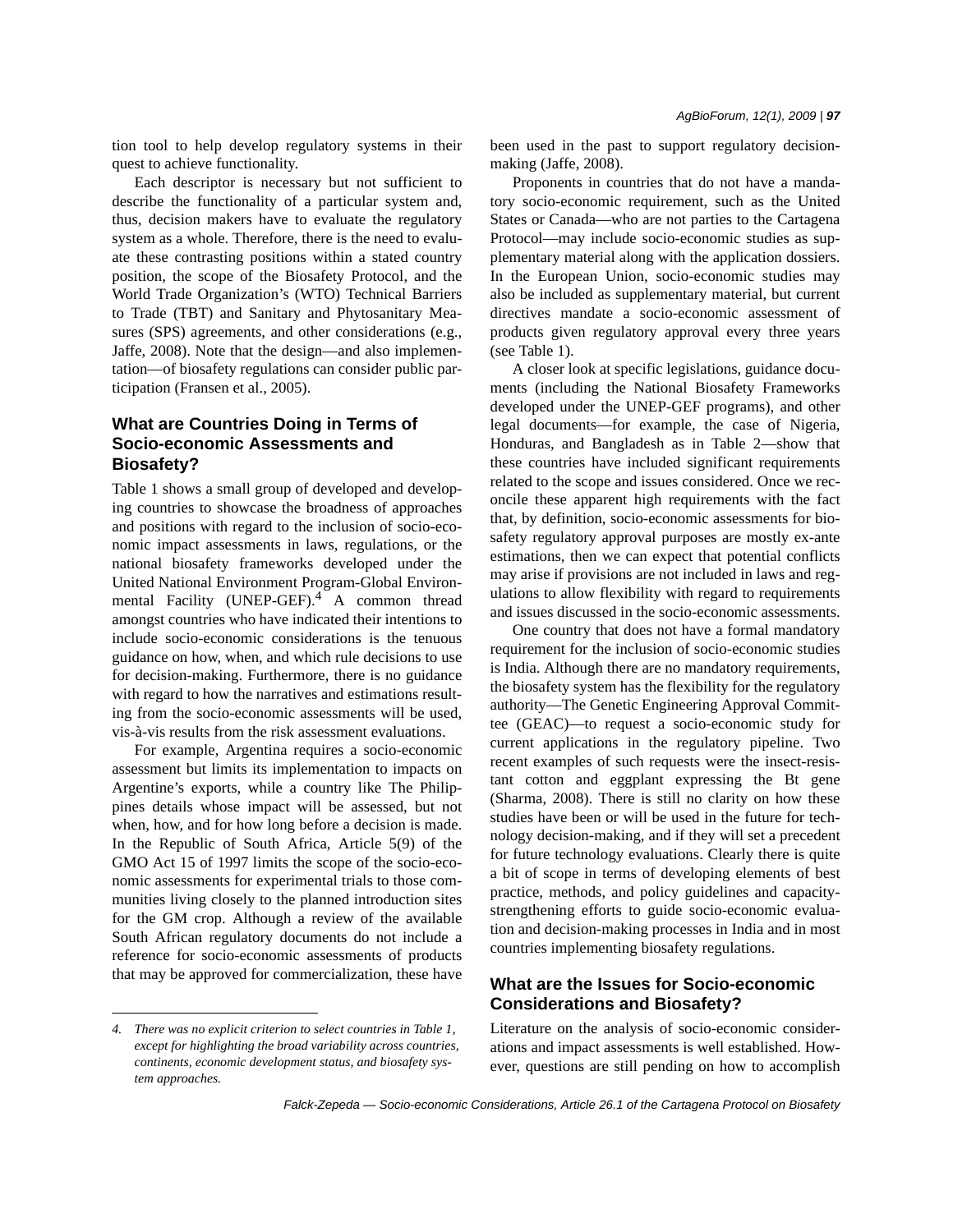|                                   | Table 2. Three examples describing inclusion of socio-economic considerations included in drafts policies done at the |  |  |
|-----------------------------------|-----------------------------------------------------------------------------------------------------------------------|--|--|
| <b>UNEP-GEF country projects.</b> |                                                                                                                       |  |  |

| <b>Nigeria</b>                                                                                                                                                                       | <b>Honduras</b>                                                                                                                    | <b>Bangladesh</b>                                                                                                                                                            |
|--------------------------------------------------------------------------------------------------------------------------------------------------------------------------------------|------------------------------------------------------------------------------------------------------------------------------------|------------------------------------------------------------------------------------------------------------------------------------------------------------------------------|
| (a) Anticipated changes in the existing<br>social and economic patterns resulting<br>from the introduction of the GMO or<br>product thereof;                                         | Article 41. Socio-economic considerations<br>will be conducted through partial studies<br>that should include:                     | (i) Factors such as the potential impact on<br>trade, labor, food security, gender, small<br>business development, sustainable<br>development, and poverty alleviation would |
| (b) Possible threats to biological diversity,<br>traditional crops or other products, and, in<br>particular, farmers' varieties and                                                  | (a) Estimation of changes in social and<br>economic patterns as a result from the<br>introduction of GMO and their products;       | be taken into consideration in the<br>evaluation process;<br>(ii) The impact on food security, impact on                                                                     |
| sustainable agriculture;                                                                                                                                                             | (b) All those impacts related to the potential<br>substitution of traditional crops and                                            | livelihood of communities, and ethical<br>issues and the right to choice would                                                                                               |
| (c) Impacts likely to be posed by the<br>possibility of substituting traditional crops,<br>products, and indigenous technologies                                                     | indigenous technologies through modern<br>biotechnology outside their agro-climatic<br>zones;                                      | identified as key socio-economic factors<br>that need to be considered;                                                                                                      |
| through modern biotechnology outside of<br>their agro-climatic zones;                                                                                                                | (c) Anticipate the social and economic                                                                                             | (iii) Ethical issues and the right to<br>choice-The right to choice could be                                                                                                 |
| (d) Anticipated social and economic costs<br>due to loss of genetic diversity,                                                                                                       | costs resulting from losses resulting from<br>labor reductions, market opportunities, and<br>in general, the community livelihoods | addressed by having an effective labeling<br>system;                                                                                                                         |
| employment, market opportunities, and in<br>general, means of livelihood of the<br>communities likely to be affected by the                                                          | potential affected by the introduction of GM<br>crops and its products;                                                            | (iv) Where genes of certain animals or<br>human genes have been inserted to<br>produce GM crops, livestock, or food, it is                                                   |
| introduction of the GMO or product thereof; (d) Identify potential communities affected                                                                                              | in terms of disruptions to their economic                                                                                          | necessary to identify and incorporate the<br>relevant socio-economic factors in the                                                                                          |
| (e) Possible countries and/or communities<br>to be affected in terms of disruptions to                                                                                               | and social welfare;                                                                                                                | protocol for risk assessment. Detailed<br>environmental impact analysis including                                                                                            |
| their social and economic welfare;                                                                                                                                                   | (e) Identify potential effects that are<br>contrary to communities' social, cultural,                                              | socio-economic impact analysis will be the<br>responsibility of the applicant/notifier/                                                                                      |
| (f) Possible effects which are contrary to<br>the social, cultural, ethical and religious<br>values of communities arising from the use<br>or release of the GMO or product thereof. | religious, ethical values; due to the<br>introduction of GM crops and its products.                                                | proponent and the competent authority<br>concerned or NCB/MoEF would undertake<br>a detailed review of this analysis with the<br>technical support of BCC.                   |
| Note Text is from National Biosafety Frameworks of Nigeria Honduras, and Bangladesh, Extracted from the Biosafety                                                                    |                                                                                                                                    |                                                                                                                                                                              |

*Note. Text is from National Biosafety Frameworks of Nigeria, Honduras, and Bangladesh. Extracted from the Biosafety Clearinghouse (Convention on Biological Diversity, 2008).*

the mandate of including socio-economic considerations into biosafety and biotechnology assessments and decision-making process. In this section, we discuss issues related to socio-economic assessment inclusion and suggest potential alternatives for addressing them in developing and developed countries.

#### *When to Require Socio-economic Assessments*

The main concern is to determine at what stage of the regulatory process is inclusion most useful, while maximizing the functionality of the biosafety system. Keeping in mind the determinants of functional biosafety systems proposed by Jaffe (2005), we argue here that the inclusion of socio-economic considerations and the data and knowledge collected in order to address socio-economic impact will be most useful in the final regulatory stage of commercialization or propagation. This approach has the added advantage of using some of the basic knowledge generated—including the relative effectiveness of the technology vis-à-vis conventional technologies—during the laboratory and confined field trial stages, and thus these studies may reduce parameter uncertainty to some degree. Socio-economic data is least useful—and can even become a waste of valuable resources—if done during the laboratory, confined field trial, and multi-locational stages, as most GM product candidates will not make it to the commercialization stage.

The argument could be made that socio-economic assessments can help reduce the possibility of selecting products that do not have a market potential or may have a negative socio-economic impact. However, regulatory and impact assessment experience does not fully support this argument. There are relatively well-established procedures for setting R&D priorities, or for selecting amongst competing projects that do not require a full socio-economic assessment but are rigor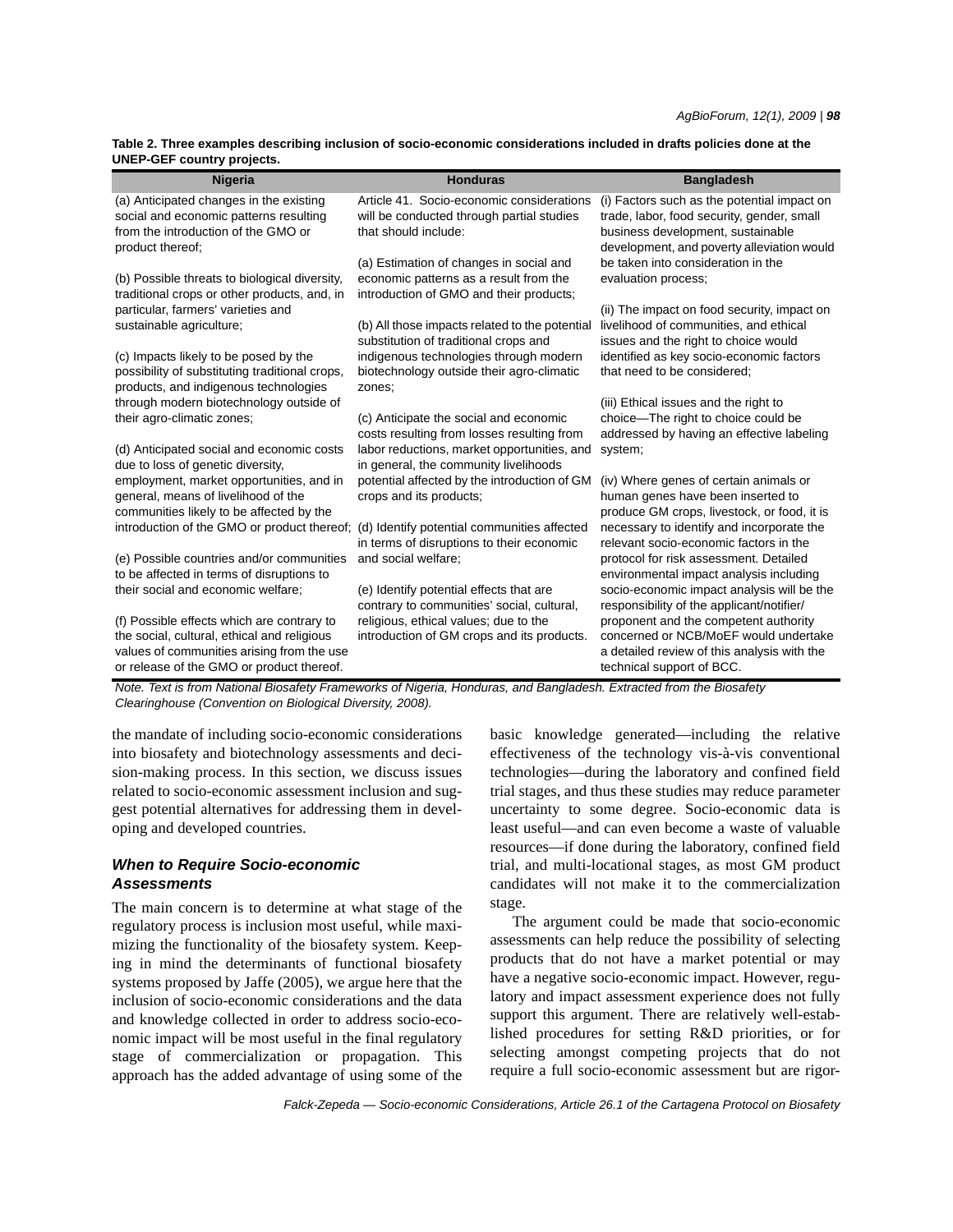ous enough to render a decision. Demanding a broad assessment of a product that has a limited market potential to producers can be a waste of scarce resources.

#### *Unified Versus Alternate Decision-making Processes*

The second critical issue is the decision to include socio-economic considerations in the biosafety decision-making process or, alternatively, to have a separate but concurrent process. In the first option, the regulatory authority evaluates both biosafety and socio-economic considerations and renders a decision. In the second option, a decision-making authority considers the outcomes of the separate risk and socio-economic impact assessments and then renders a decision.<sup>5</sup> The main advantage of the latter approach is that it minimizes political interference from interest groups (both pro and con), while assessments center on elements of best practice and disciplinary rigor. Furthermore, this approach does not force biosafety regulatory bodies to deal with issues they are usually not prepared to deal with.

#### *How Should Countries or Society Resolve Competing Assessment Paradigms?*

Countries need to define how socio-economic considerations will be included in the decision-making process. Furthermore, countries need to decide what the decision-making rules are that will incorporate outcomes from different decision-making processes (i.e., risk assessment versus socio-economics versus ethical issues). For example, countries need to decide whether they will conduct a cost/benefit or a cost/benefit/risk analysis and how. Furthermore, countries need to identify and address the potential trade-offs involved with such estimations and to define clear rules to guide decision-making.

Special situations may arise in which developers may propose products with very high benefits relative to costs, but with an identifiable risk potential. This is the situation (albeit hypothetical) that a specific country may face with a product that generates very high net benefits relative to costs, but which may incur a significant risk (e.g., high income variability or negative impacts on non-target organisms).

#### *What is Necessary Versus Sufficient Knowledge for Decision-making?*

The issue is to determine how much (and what) knowledge is necessary or sufficient to demonstrate an outcome such as socio-economic impact or safety. The information set submitted by the proponent or, alternatively, the one required by the regulatory authority, may differ from the minimum information set needed to demonstrate an outcome.<sup>6</sup> Furthermore, the regulatory community and policy makers need guidance in terms of identifying the minimum information set, discriminating amongst studies with competing claims, and to identify the rules and decision-making standard that will signal achievement of an accepted level of social welfare.

## *Inclusion or Exclusion in Democratic Society's Decision-making Processes<sup>7</sup>*

Democratic societies reach decisions on technology and policy issues through popular consensus or vote, or by delegating decisions to a regulatory body. Most nations have decided to delegate biosafety decisions to a regulatory authority. The regulatory authority needs to have adequate legal authority with national laws and regulation *and also* international commitments. A practical problem is how and who will finance biosafety assessments. In many biosafety systems, the proponent performs most of the procedures needed to demonstrate safety or uses existing knowledge. In essence, the proponents undertake the burden of financing the biosafety process. However, this may introduce questions as to the data verifiability and reliability, while at the same time influencing negatively the public sector and small private (domestic) firms who may be developing public

*<sup>5.</sup> A variation of the second option is that of a tiered system, where risk analysis determines a product to be "safe" based on a set of decision-making rules, and then allows socio-economic impact assessment as needed on a second round of decision-making.*

*<sup>6.</sup> The medical field, particularly the analysis of clinical trials, provides ample examples of methodologies and approaches to defining the minimum information requirements necessary to make a regulatory decision. Examples include the discussion of "Evidence-Based Medicine and Value of Information Analysis" made by Claxton, Cohen, and Neuman (2005) and the "Expected Value of Perfect Information" described in Claxton, Sculpher, and Drummond (2002). In other disciplines, formal Bayesian-based approaches to examining evidence and sufficiency of information have been used in this type of analysis. These include Carpenter and Ting (2005), Benaroya and Kosciusko-Morizet (2001), Gollier, Julien, and Treich (2000), and others.*

*<sup>7.</sup> We thank one of the anonymous reviewers of this article for pointing out this issue, which was not as completely discussed as needed in previous versions of the article.*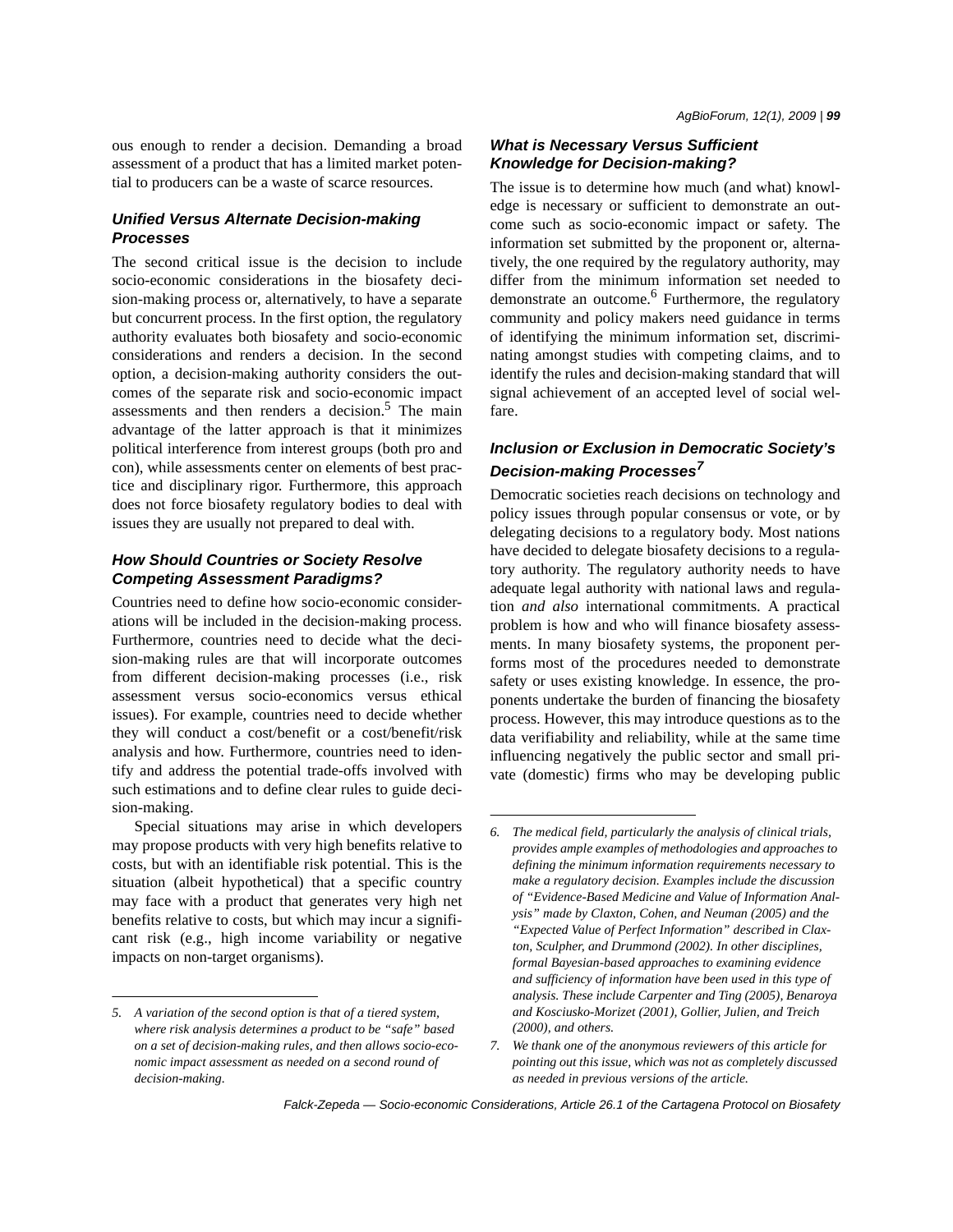goods and are constrained by limiting budgets. This instance does fall into broader discussion on how society finances science, technology, and innovation in their respective countries.

### *Socio-economic and Biosafety Assessments in Practice*

The issues discussed previously describe how regulators and decision makers evaluate and decide on the relative value of information and knowledge submitted for consideration in a biosafety/biotechnology decision-making process. As indicated previously, the need arises for a process that determines a socially acceptable process to evaluate socio-economic considerations and sets clear rules to make a decision. These elements are well known and have been used as descriptors of disciplinary excellence.

The process needs to be agreed upon by all stakeholders and there is the need to address all trade-offs that are inevitable in the implementation of socio-economic impact assessment studies in practice, including budget constraints. There is the need to evaluate the cost of implementing socio-economic considerations and the gains from performing such studies and relate this to the ability of socio-economic assessors to simulate or project impacts based on imperfect information and even more imperfect assumptions and methods.

As seen in Table 3, some stakeholders are requesting quite broad data and analysis, which is hard (in some cases even impossible) to estimate in a meaningful and rigorous manner, in an ex-ante study. We hypothesize that broader requirements for socio-economic assessments, as included in Table 3, are the result of confusion about what is feasible with socio-economic impact assessment methods in an ex-ante setting. Of course, methodological limitations and/or available budget to collect information and data for analysis also curtails ex-post analysis.

The issues and potential conflicts with regard to the inclusion of socio-economic considerations and the potential introduction of a GM crop in a country need to be resolved. Such resolution will consider the issues and trade-offs by allowing all relevant stakeholders and other participating actors to agree upon the assessment process for new technologies, as well as define a socially acceptable level of safety and institutional and governance mechanisms to implement this biosafety process. Therefore, any procedure that considers inclusion of socio-economic considerations needs to include a clear decision-making standard, be comprehensive and transparent, and be the result of participatory processes, while at the same time incorporate flexibility and adaptability, while being efficient, workable, and fair. This of course brings us back to Jaffe's (2005) descriptors of a functional biosafety system.

### **What is at Stake?**

The main issue at stake is the impact from the inclusion of socio-economic considerations in decision-making processes that may affect access to promising technologies. This is the case especially when inclusion is not transparent or participatory. Consequently, from the implementation of the Cartagena Protocol on Biosafety, biosafety risk assessments and decision-making processes will exist regardless of the inclusion of socioeconomic considerations. Nevertheless, countries need to address thoroughly the issues, questions, and tradeoffs involved with this policy choice in order to ensure that it is feasible, functional, enabling, and protective (Jaffe, 2004a).

From this standpoint, if the biosafety process is not sufficiently robust, the possibility exists that a particular technology introduced in a country may indeed prove to be welfare-reducing. In the case of developing countries where there are existing structural problems along with poverty issues, we have to be more careful how we do things. The decision-making rationale in developed countries of allowing farmers to weed out the worthless technologies may not be entirely appropriate in developing countries. The latter statement needs to be qualified because most companies have a reputation and a longterm business perspective to guard, thus the possibility that a company will market a product that is not at least as good as the existing products is probably low. Markets in most countries take time to clear competing productive options—time that developing country farmers usually do not have.

The inclusion of socio-economic considerations without a clear and transparently defined process upfront can lead to an unworkable system. This is true especially in those situations where the lack of rules may hide political decisions or other considerations, such as protecting local producers from external competition. Socio-economic considerations may mask protectionism or other considerations apart from biosafety. Of course, inclusion of political decisions into any technological decision-making process is a prerogative of all sovereign nations. Stakeholders need clear and transparent processes that are understood from the start. It is important to know if the process is a scientific approach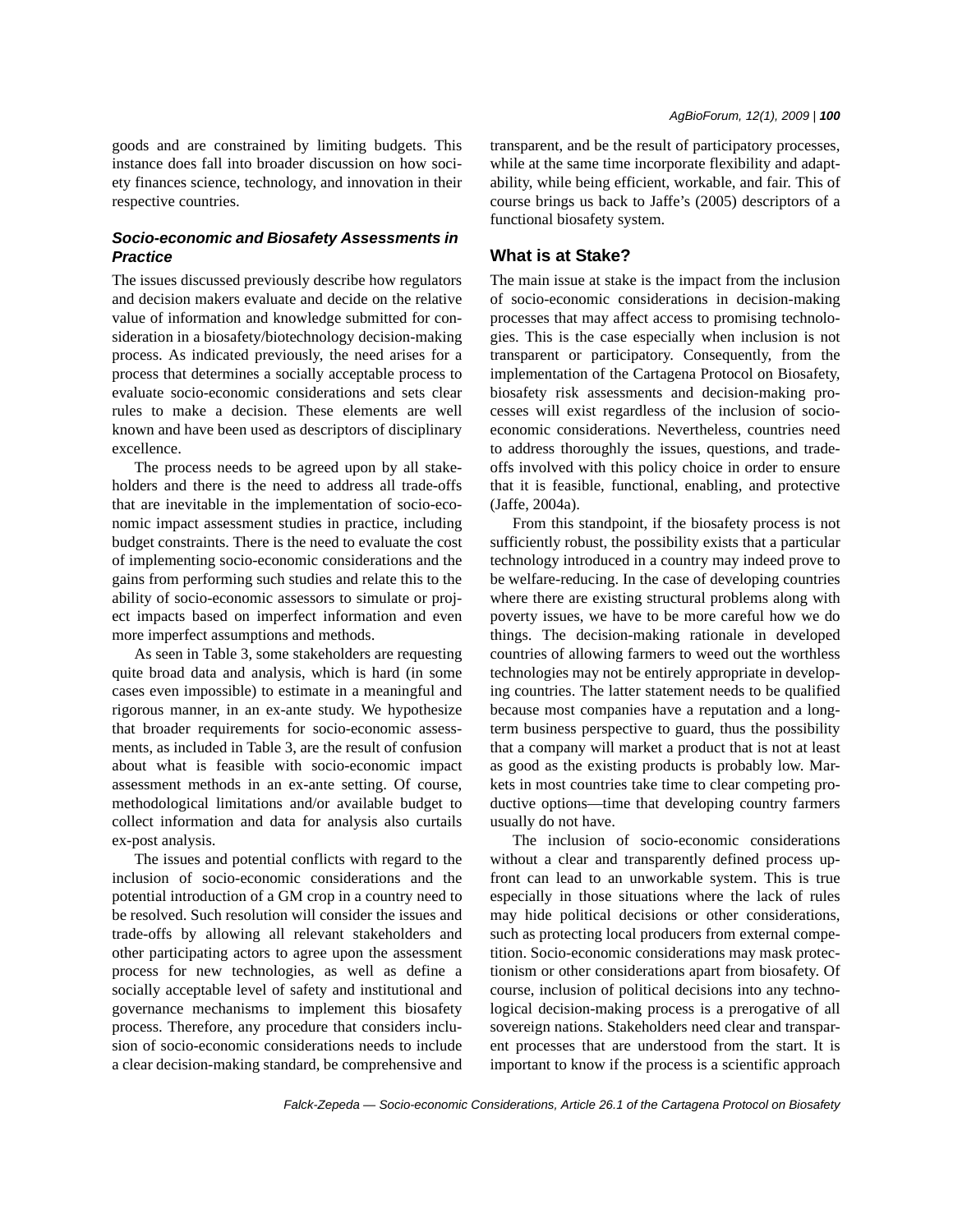| <b>Issues</b>                                        | Questions and issues raised by the TWN briefing paper                                                                                                                                                                                                                                                                                                         |
|------------------------------------------------------|---------------------------------------------------------------------------------------------------------------------------------------------------------------------------------------------------------------------------------------------------------------------------------------------------------------------------------------------------------------|
| Control over tools and<br>relations to production    | Will the dissemination of GM seeds provide opportunities for poor farmers to have some control<br>$\bullet$<br>over the tools of production?<br>Will dissemination increase control by certain sectors?<br>$\bullet$                                                                                                                                          |
| Income security                                      | Cost of GM seeds and other required inputs (share of total production).<br>$\bullet$<br>Expected potential net income or losses.<br>٠<br>Consideration of hidden costs such as environmental and health effects.<br>$\bullet$                                                                                                                                 |
| Income and wealth<br>distribution                    | Assumption is that since GM seeds are more expensive, they will be bought by richer farmers.<br>٠<br>Question is then whether GM adoption aggravates income inequality in rural areas.                                                                                                                                                                        |
| <b>Rural labor</b>                                   | Does the introduction of herbicide tolerance aggravate the "perennial" problem of rural unemploy-<br>٠<br>ment?                                                                                                                                                                                                                                               |
| <b>Markets</b>                                       | Developing countries, whose economies are particularly dependent on a specific crop, may be<br>$\bullet$<br>affected by production increases in other countries, i.e., Bt cotton expansion in India may affect<br>resource-poor farmers in West Africa.                                                                                                       |
| <b>Trade</b>                                         | When deciding to plant GM crops or not, questions arise about the ability to compete with commod-<br>$\bullet$<br>ities of bigger and wealthier countries in export markets as they have to meet high international<br>standards such as sanitary and phytosanitary standards, thus jeopardizing export prospects.                                            |
| <b>GMO contamination and</b><br>organic cultivation  | Proven cases of "GM contamination" poses serious threats to biodiversity and genetic base for long<br>$\bullet$<br>term food security.<br>Damage to organic agriculture where farmers may loose organic status and premium prices.<br>٠                                                                                                                       |
| <b>Food security</b>                                 | Most GM crops sold today are intended for animal feed and not usually considered for food crops.<br>$\bullet$<br>If change occurs to GM crops, then a change from food crops to commodity crops for industrial use<br>$\bullet$<br>and export.<br>Examine overall food security of communities.<br>٠                                                          |
| <b>Food aid</b>                                      | Countries will be confronted with the decision whether they should accept or reject food aid under<br>٠<br>emergency situations.                                                                                                                                                                                                                              |
| <b>Intellectual Property</b><br><b>Rights (IPRs)</b> | GM crops are IP protected and thus raises concerns over corporate control of agriculture.<br>$\bullet$<br>IPR may hamper free flow of information, knowledge and genetic materials that are the basis of<br>$\bullet$<br>R&D in public universities.<br>Limit potential public research to pursue research that serves the interest of the poor.<br>$\bullet$ |

*Note. Adapted and summarized by author from Yoke Ling (2008).*

(evidence-based), a political decision-making process, or sequential process having a biosafety assessment, and then submit for a political technology decision.

Certainly, the inclusion of socio-economic considerations increases the cost of development. There is a cost attached to every assessment. Increased cost may aggravate the situation of public-sector and small private-firm developers that are struggling even to meet risk assessment requirements. In the latter case, the issue should broaden to how society finances public goods, especially those relevant to resource-poor farmers in developing countries.

Non-inclusion of socio-economics may impair democratic processes for decision-making, as relevant information for decision-making may not be available. Certainly, socio-economic considerations rarely have biosafety implications per se. However, from the standpoint of developing countries, issues presented in this article are magnified as there are significant questions about the capacity to do risk assessments, clarity and transparency about laws/regulations and thus scope of strategic environmental assessments (SEA), and political power and influence of stakeholders and pressure groups. The special case of developing countries demands further study to support the development of functional biosafety and decision-making processes.

### **Decision-making Guidance for Socioeconomic Evaluators**

From a practical standpoint, socio-economic evaluators or biosafety regulators must make decisions on data submitted by the proponent. Proponents may submit socio-economic data and estimations from public and private sources (perhaps peer-reviewed), but also from self-generated estimations of socio-economic impact in the biosafety regulatory dossiers. The data and analysis generated will likely come from such sources as internal experiments, confined field trials, or laboratory and feeding tests that will shed light in terms of yield and cost differentials, as well as other productivity parame-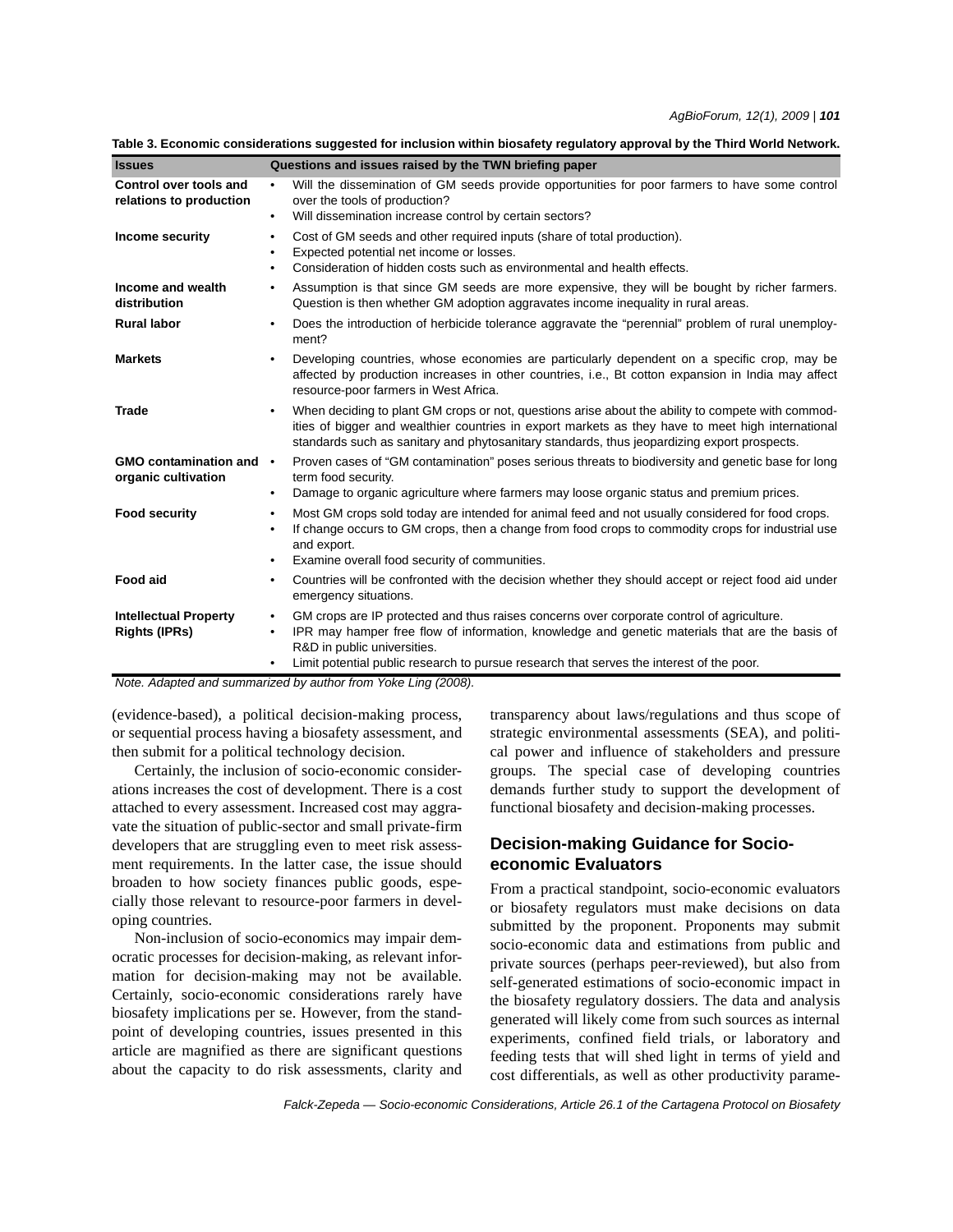ters, compared to the conventional counterfactual. The issue is then for the evaluator to decide whether the data and estimations are reliable and sufficient to be a valid indicator of a socio-economic impact for the *potential* introduction of the GM product into the country as in ex-ante studies or *actual* introduction for post-release monitoring of socio-economic impacts in ex-post studies.

What are the parameters by which a regulator can make this judgment? We present and discuss some general guidelines to judge the quality of the submitted data and socio-economic impact assessment studies. Decision makers can use the same qualitative value determinants to judge the quality of risk assessment and other scientific processes. Issues to consider are:

- 1. *Gradient from opinion editorials to peerreviewed publications:* Peer-reviewed literature is usually considered the most credible of all publications. The least credibility can be assigned to opinion editorials and personal opinions. Evaluators can further disaggregate publications by quality perceptions and by using impact indicators for peer-reviewed journals.
- 2. *One-year/one-location study vs. multi-year/ multi-location studies:* One-year/one-location studies may not capture outcome inter-temporal and geographical variations as well as compared to multi-year/multi-location studies. However, as the socio-economic impact assessment studies are likely to be ex ante, it will be important to attempt to capture variability (yield and cost distributions) and/or uncertainty about model parameters in the simulation studies or projections done for regulatory approval.
- 3. Use of generally accepted best-practice indicators for statistical analysis:
	- *Sample size*: The need to have a sufficient number of observations per sample and treatment to ensure statistical significance of baseline surveys.
	- *Reliability*: Practitioners should be able to replicate results using the data and/or models used in the study.
- *Experimental design and randomization*: The protocol used to conduct the experiment should be clear and available to the regulator.
- *Statistical analysis/significance of results*: The methodology used for the study should be explicitly presented and available to the regulator. The raw data, data used for quantitative analysis, and the routines/programs and models for quantitative analysis should also be readily available.
- *Statistical and sampling problems such as selfselectivity, simultaneity, and bias*: These problems in ex-ante studies are a direct result of using data collected without considering biases in the experimental design and protocol used to collect baseline data for the ex-ante estimations. In practice, there is no formal inclusion into existing evaluation methodologies, or a theoretical background backing considering such issues, for ex-ante estimations. Practitioners, therefore, must carefully use baseline data and consider the potential impact on outcomes if indeed baseline data is biased.

In ex-post studies, the issues of self-selectivity and simultaneity may be inherent in the behavior of actors. For example, when examining populations in which there are adopting and non-adopting members of a particular GM product, the individual selfselects his/herself to be part of a specific group by choosing to adopt or not. At the same time, in many countries the decision to use a GM product is simultaneous with the decision to use pesticides (see Fernandez-Cornejo, Klotz-Ingram, & Jans, 2002).<sup>8</sup> If practitioners do not address these issues for socioeconomic assessments, they may severely affect the outcome of such studies.

• *Who conducts the studies?* Regulators or decision makers may put a greater weight on those studies conducted by independent entities versus those done by the proponent. Regulators or decision makers need to address whether the study implementer has a vested interested in

*<sup>8.</sup> In many developing countries, the use of a particular biotic control product may be limited as there is a great degree of limitation to use inputs in general.*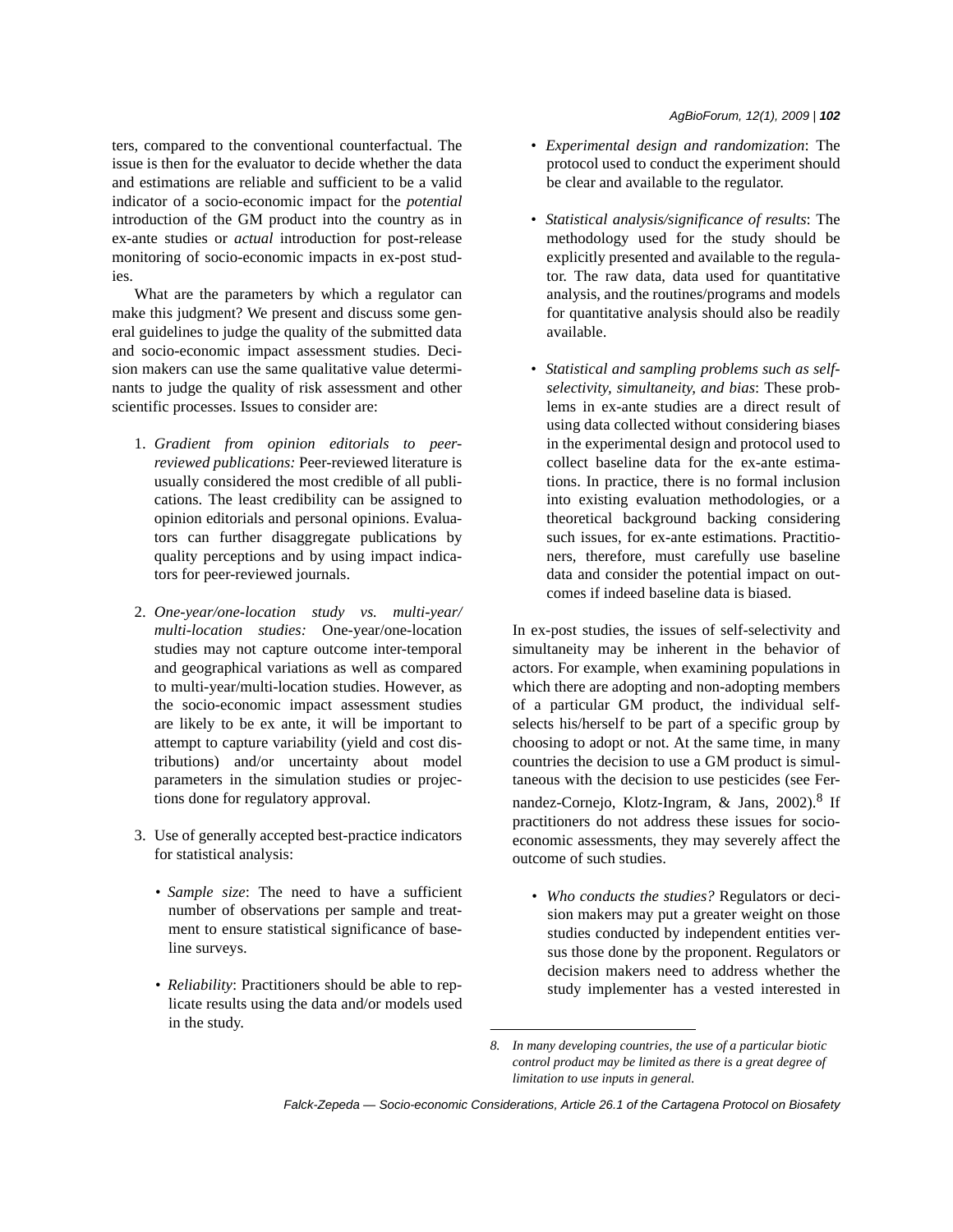- *Relative risks ratios*: Relative risk (RR) is the ratio of the probability of the event occurring in the exposed group versus the control (nonexposed) group in a random experiment. Most statisticians will normally not accept an RR of less than three, almost never an RR of less than 2, and never an RR less than 0.5. The relative risk closely relates to the concepts of randomness, statistical significance, sample size, and addressing sampling issues.
- 4. *Statistical significance:* Most researchers use a P value of 5% as a critical value for hypothesis testing. By definition, this represents the possibility that the purported treatment or effect could be random (this is the so-called "1 in 20 lottery"). Note that if the critical P value is set at 10%, there is a significant chance that this is due to a random effect (in effect, becoming the 1 in 10 lottery). Therefore, for those studies that include a statistical analysis, the preference should be to demand a stricter significance standard and statistical power for accepting results as statistically true.<sup>9</sup>

Statistical issues discussed above have practical implications in terms of decision-making. European and US regulators are discussing two related issues: the inability to detect differences between GM and non-GM products, and the ability to prove that GM and non-GM *AgBioForum, 12(1), 2009 | 103*

products are equivalent (Quemada, 2008, personal communication). Similar discussions are happening with detection of the adventitious presence of GM products in the EU.

# **Relationship to the WTO and Other International Agreements**

Text in the Cartagena Protocol preamble indicates that the inclusion of socio-economic considerations has to be consistent with obligations arising from international agreements signed by parties, and that they have to be mutually supportive in their quest for sustainable development. There is, however, a significant difference between the Cartagena Protocol on Biosafety and the SPS and the TBT of the WTO in terms of what these agreements allow regarding the inclusion of socio-economic considerations.

As can be seen in Table 4, the WTO rules tend to emphasize decision-making procedures that rely on rules and regulations that center around scientific risk assessments, while limiting decision-making based on non-safety issues. The strict emphasis on scientific risk assessments under the WTO, are sometimes relaxed within implementation agreements, such as the SPS agreement. The SPS agreement indicates that the basis of risk assessments should be the relevant international standards, guidelines, or recommendations. However, the SPS agreement allows its members to take economic factors into consideration.

#### Article 5.3 of the SPS agreement states that

"In assessing the risk to animal or plant life or health and determining the measure to be applied for achieving the appropriate level of sanitary or phytosanitary protection from such risk. Members shall take into account as relevant economic factors: the potential damage in terms of loss of production or sales in the event of the entry, establishment or spread of a pest or disease; the costs of control or eradication in the territory of the importing Member; and the relative costeffectiveness of alternative approaches to limiting risks."

As can be seen from the text, article 5.3 narrowly defines inclusion of economic considerations and, in reality, mostly considers cost/benefits analysis of SPS implementation decisions.

*<sup>9.</sup> A very provocative article in the medical literature by Ioannidis (2005) concluded that there is distinct probability that most published research findings are actually false. This conclusion is drawn after taking into consideration the studies' power, bias, the number of existing studies for the same issue, the probabilities of the true-versus-not-true relationships between putative parameters, and the mistakes made during interpretation and consideration of Type I and II errors. In more recent articles, Djulbegovic and Hozo (2007) and Moonesinghe, Khoury, Cecile, and Janssens (2007) have derived procedural alternatives for improving the interpretation and acceptance of false results mostly by suggesting replication and by deriving thresholds by which society may accept false results, that is, for results to become sufficiently true in order to gain societal acceptance.*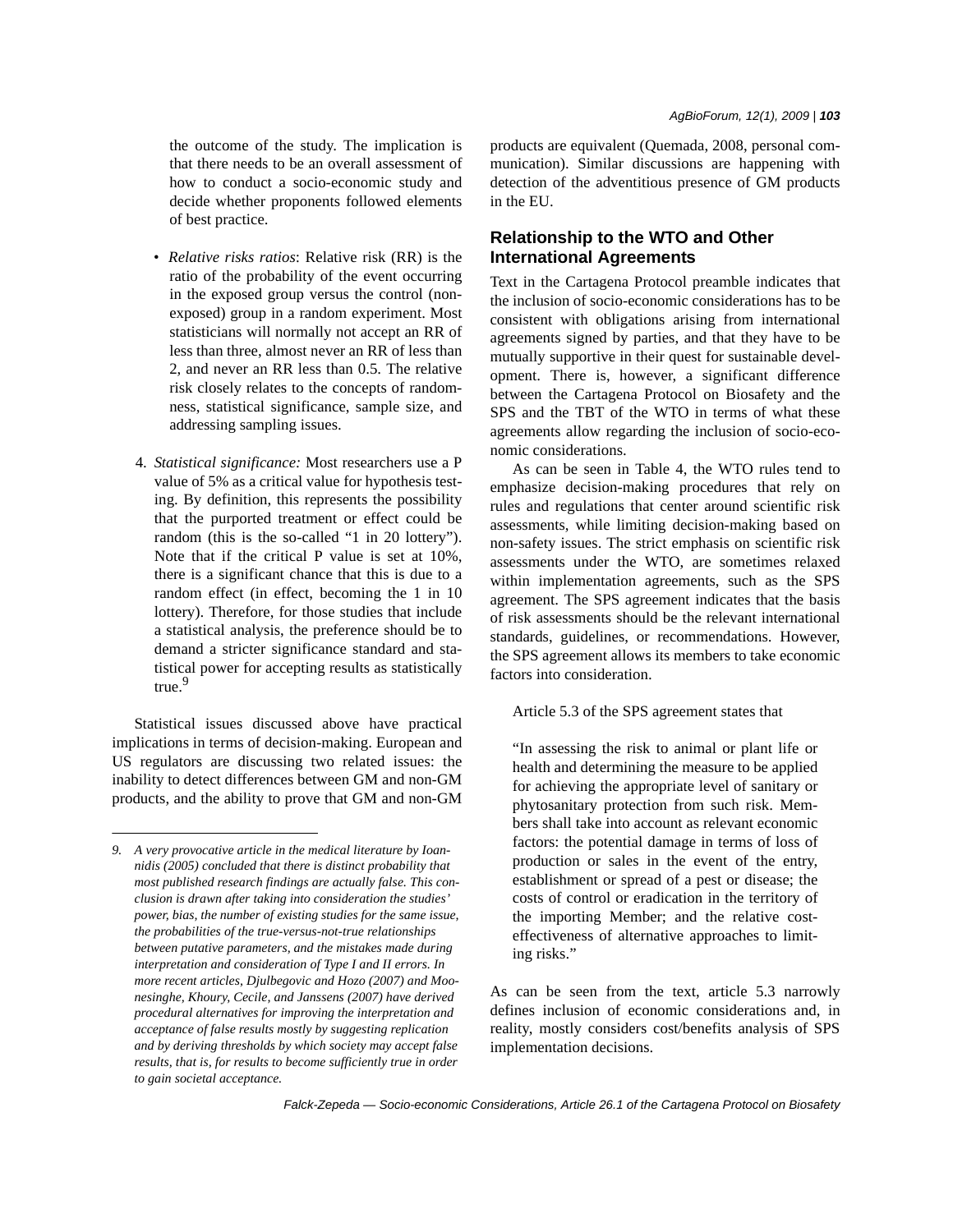**Table 4. A summary comparison between international agreements.**

|                                                               |                                                                                                                                                                                |                                                                                                                                                                                                                                                                   | <b>WTO</b>                                                                                                                                                                                                                                                     |
|---------------------------------------------------------------|--------------------------------------------------------------------------------------------------------------------------------------------------------------------------------|-------------------------------------------------------------------------------------------------------------------------------------------------------------------------------------------------------------------------------------------------------------------|----------------------------------------------------------------------------------------------------------------------------------------------------------------------------------------------------------------------------------------------------------------|
| <b>Issue</b>                                                  | <b>Cartagena Protocol</b>                                                                                                                                                      | Sanitary, Phytosanitary<br><b>Measures (SPS) agreement</b>                                                                                                                                                                                                        | <b>Technical Barriers to Trade</b><br>(TBT) agreement                                                                                                                                                                                                          |
| <b>Scope: Commodities,</b><br>living organisms                | Both, subject to different regimes                                                                                                                                             | Both, no difference in regimes                                                                                                                                                                                                                                    | Mainly commodities                                                                                                                                                                                                                                             |
| <b>Precaution/science</b>                                     | Can be described as co-equal<br>core values                                                                                                                                    | Science-based requirement<br>pre-eminent, precaution<br>minimized                                                                                                                                                                                                 | Science-based requirement pre-<br>eminent, precaution minimized                                                                                                                                                                                                |
| <b>Advanced informed</b><br>agreement                         | Required for GMOs unless<br>exceptions apply; notification of<br>AIA requirement by importing<br>states needed for it to apply to<br>commodities                               | Not required, use controlled by<br>trade disciplines                                                                                                                                                                                                              | Not required, use controlled by<br>trade disciplines                                                                                                                                                                                                           |
| <b>Requirement for</b><br>assessment                          | Yes, content set out in Annex,<br>including role of precaution                                                                                                                 | cases, minimize precaution as<br>input                                                                                                                                                                                                                            | Yes, content requirements from Yes in some cases, contents not<br>clear yet                                                                                                                                                                                    |
| <b>Responsibility for</b><br>assessment                       | Can be placed on exporter, or<br>costs paid by exporter                                                                                                                        | State taking measure                                                                                                                                                                                                                                              | State taking measure                                                                                                                                                                                                                                           |
| Decision-making<br>parameters                                 | Science-based risk assessment,<br>precaution, least trade restrictive,<br>socio-economic factors, impact on<br>trade                                                           | Full scope of trade disciplines<br>including science-based<br>assessments, least trade<br>restrictive, non-discrimination<br>as between foreign and other<br>domestic-like products, non-<br>discrimination as between<br>similar risks and national<br>treatment | Full scope of trade disciplines<br>including science-based<br>assessments, least trade<br>restrictive, non-discrimination as<br>between foreign and other<br>domestic like products, non-<br>discrimination as between similar<br>risks and national treatment |
| Subsequent review of<br>assessment or<br>management decisions | Responsibility on potential<br>exporter if permit not granted or<br>subject to conditions; responsibility<br>on importing state if to reduce<br>imports or increase conditions | Responsibility on state taking<br>measure (but can download to<br>potential exporter if specific in<br>doing so); additional<br>constraints subject to<br>justification                                                                                           | Responsibility on state taking<br>measure; additional constraints<br>subject to justification                                                                                                                                                                  |
| Labeling                                                      | Ongoing process, cooperation with<br>other agencies                                                                                                                            | Mandatory labels subject to<br>disciplines                                                                                                                                                                                                                        | Mandatory labels, subject to<br>disciplines; less clear for voluntary<br>labels                                                                                                                                                                                |
| <b>Capacity building</b>                                      | Significant coverage, including<br>reference to financial mechanism,<br>absence can impact on choice<br>among possible measures                                                | Never applied in practice in<br>regulatory issues                                                                                                                                                                                                                 | Never applied in practice in<br>regulatory issue                                                                                                                                                                                                               |
| Liability                                                     | Subject to future negotiations                                                                                                                                                 | Not included, efforts to impose<br>subject to trade disciplines                                                                                                                                                                                                   | Not included, efforts to impose<br>subject to trade disciplines                                                                                                                                                                                                |

*Note. Table is from Mann (2000).*

The potential for conflict between the WTO and the Biosafety protocol exist. The WTO agreements pre-date the Cartagena Protocol on Biosafety and may take precedence over the latter agreement. However, as discussed previously, language included in the Biosafety Protocol of not changing obligations and being mutually supportive with existing treaties, leaves the door open for conflict. There has not been so far a ruling under the WTO or the Cartagena Protocol that would shed light unto how this apparent conflict may be resolved. We can

speculate that pursuing the directives of the Cartagena Protocol of allowing compliance with other international agreements, countries may attempt to implement Article 26.1 for biosafety decision-making in a manner that is consistent with WTO agreements. The implication of this decision will be a narrow interpretation of Article 26.1 that includes impacts on biodiversity for those indigenous communities affected by the introduction of a particular GM crop. This leaves the door open for countries to consider broader socio-economic con-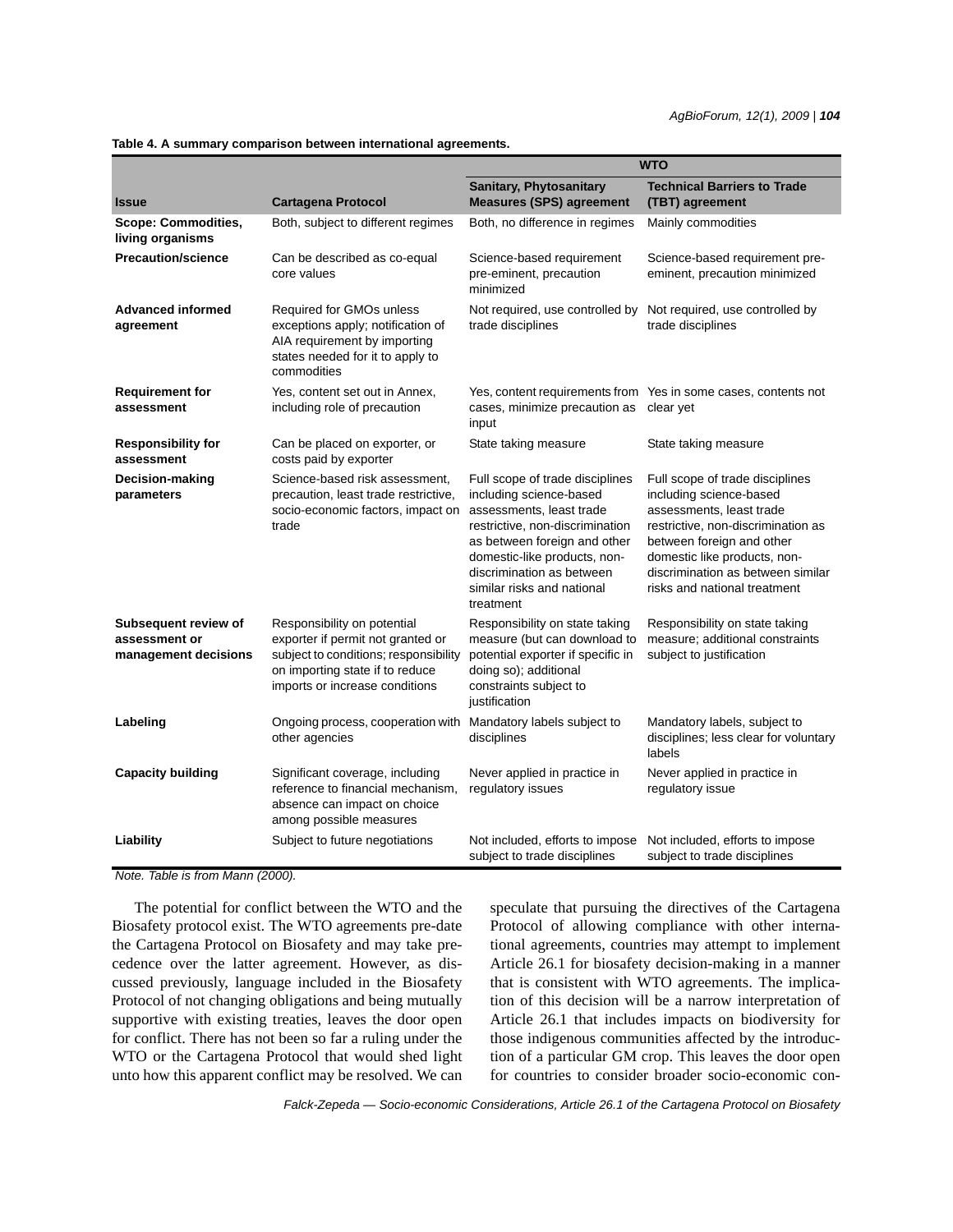siderations within the scope of national legislation that deals with technology decision-making for approval, but not within the scope of biosafety risk assessments.

### **Concluding Comments**

Article 26.1 of the Cartagena Protocol on Biosafety allows the inclusion of socio-economic considerations into biosafety regulations for GM crops. A strict interpretation of the text in the Cartagena Protocol seems to show a narrow implementation scope that is limited to effects on biodiversity. However, countries can—and have—included socio-economic considerations in their decision-making utilizing national legislation.

Inclusion of socio-economic considerations for biosafety decision-making has a set of advantages and disadvantages. National policies may enhance benefits or complicate—or even worsen—disadvantages of inclusion depending upon objectives pursued. Inclusion of socio-economic considerations may help avoid release into the environment of ineffective or unsafe technologies. Furthermore, socio-economic impact assessments may help identify promising technologies for deployment and institutional issues that may curtail technology adoption and success in farmers' fields. Socio-economic impact assessments, if done properly, following elements of best practice and disciplinary rigor, can be an invaluable tool for supporting environmental and food risk assessments in terms of understanding the trade-offs between cost, benefits, and risk.

On the other hand, if biosafety regulations do not clearly spell out data and analysis requirements, decision-making rules and other procedures may lead to unintended consequences including unnecessary regulatory delays and increases in the cost of compliance, which may ultimately lead to less technologies released to farmers. In addition, uncertain regulatory requirements may become a disincentive for biotechnology innovators to develop appropriate technologies. This effect may be particularly poignant in the case of publicsector and small private firms that may develop products with a public good nature for resource-poor farmers in developing countries. Biosafety regulations need to describe clearly outcome indicators, methods, timing and scope, and decision rules. These regulatory processes need to be transparent, negotiated, and agreedupon by all stakeholders in the process. Requirements for socio-economic impact assessments need to be known in advance and clearly understood by developers and all other stakeholders.

If a country, after careful considerations of the pros and cons, decides to include socio-economic considerations as part of the biosafety decision-making process, then it is prudent to design carefully appropriate regulations that will ensure a functional system. Rules and regulations should clearly spell out procedures for inclusion of socio-economic considerations to avoid blanket or unsupported regulatory decisions that other members of society may challenge legally. In essence, evaluation procedures need to comply with elements of best practice or disciplinary rigor. By following this approach, countries may indeed make use the advantages of socio-economic impact assessments while reducing the disadvantages.

There is quite a bit of scope of supporting developing countries in analyzing the trade-offs for the inclusion of socio-economic considerations and to allow the appropriate implementation of socio-economic considerations within biosafety decision-making so as to overcome disadvantages of doing so. In this process it its necessary to consider the descriptors of a functional system, suggested by Jaffe, in order to ensure that the inclusion of socio-economic considerations do lead to a functional biosafety system, which will approve safe and valuable products that may reach producers while not approving unsafe and/or worthless products. Perhaps one of the most difficult issues to overcome is that of competing assessment outcomes. Society and countries need to define how they will decide between potentially conflicting outcomes from a biosafety and a socioeconomic assessment. This decision-making process will require extensive participation and transparency for its design and implementation. In this sense, developing countries will need much more guidance in terms of deciding between alternate policy options than what international research and policy organizations have done so far. Countries are likely to confront the same issue when the issues of trade, environment, and biodiversity collide in the biotechnology policy and decisionmaking arena. The latter is a developing story that will need proper attention in the near future.

#### **References**

Atanassov, A., Bahieldin, A., Brink, J., Burachik, M., Cohen, J.I., Dhawan, V., et al. (2004). *To reach the poor: Results from the ISNAR-IFPRI next harvest study on genetically modified crops, public research, and policy implications* (Environment and Production Technology Division Discussion Paper # 116). Washington, DC: International Food Policy Research Institute.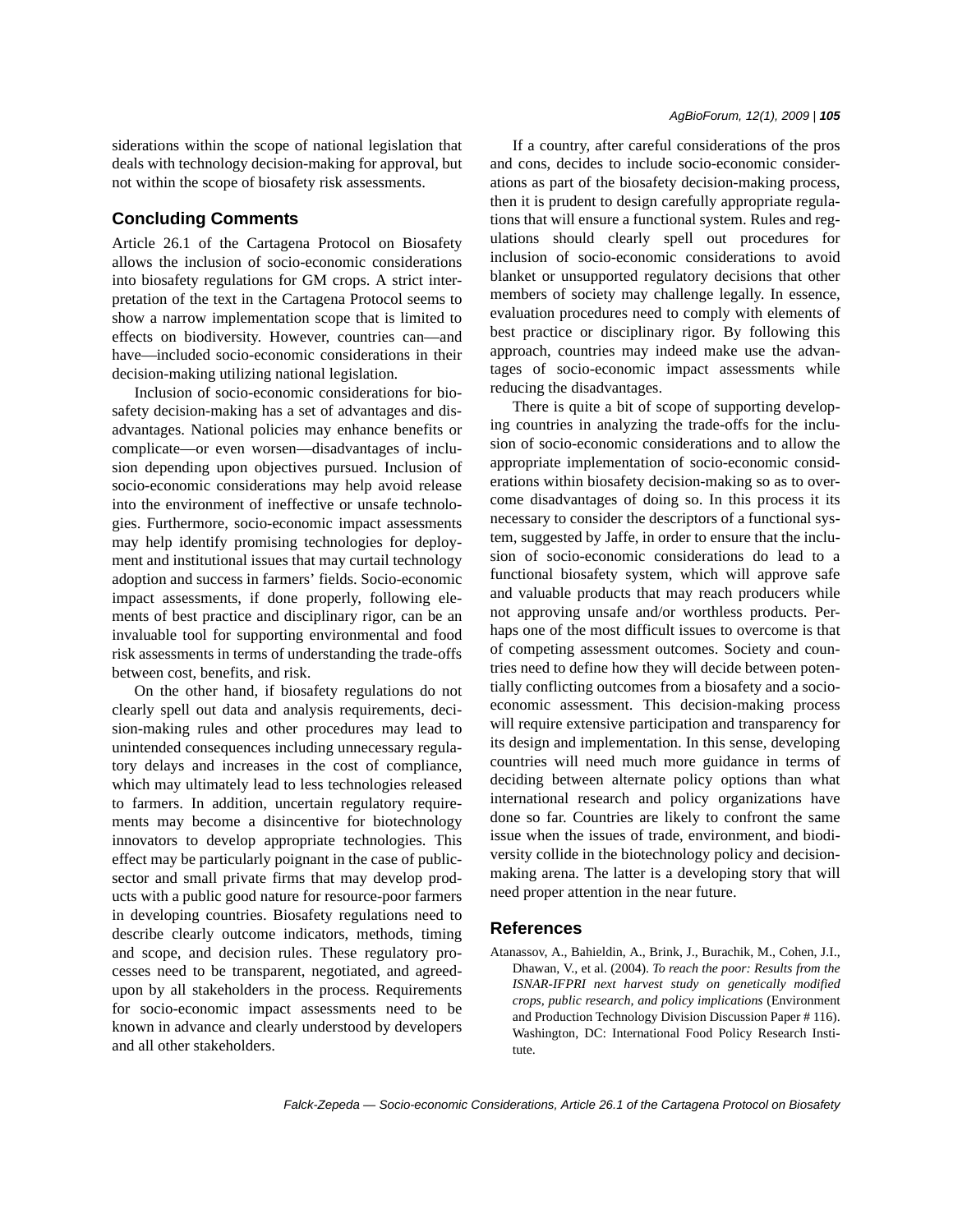- Benaroya, F., & Kosciusko-Morizet, N. (2001, September). *Making sense of the precautionary principle*. Paper presented at the ETSG 2001 Conference, Brussels, Belgium.
- Beyer, J.C., Norton, G.W., & Falck-Zepeda, J.B. (2008, August). *The cost of biotechnology regulation in the Philippines*. Paper presented at the 2008 Annual Meeting of the American Association of Agricultural Economics, Orlando, Florida. Available at AGECON Search on the World Wide Web: http:// purl.umn.edu/6507.
- Carpenter, D., & Ting, M.M. (2005). *Regulatory errors under two-sided uncertainty: Or, the political economy of Vioxx* (Working Paper Series No. 30, Scholars in the Health Policy Research Program). Princeton, New Jersey: The Robert Wood Johnson Foundation.
- Cohen, J.I. (2005). Poorer nations turn to publicly developed GM crops. *Nature*, *23*(1), 27-33.
- Claxton, K., Cohen, J.T., & Neumann, P.J. (2005). When is evidence sufficient? A framework for making use of all available information in medical decision-making and for deciding whether more is needed. *Health Affairs*, *24*(1), 93-101.
- Claxton, K., Sculpher, M., & Drummond, M. (2002). A rational framework for decision making by the National Institute for Clinical Excellence (NICE). *Lancet*, *360*, 711–15.
- Convention on Biological Diversity. (2008). *Biosafety clearinghouse* [database]. Available on the World Wide Web: http:// bch.cbd.int/.
- DiMasi, J.A., Hansen, R.W., & Grabowski, H.G. (2003). The price of innovation: New estimates of drug development costs. *Journal of Health Economics*, *22*(2), 151-185.
- Djulbegovic, B., & Hozo, I. (2007). When should potentially false research findings be considered acceptable? *PLoS Medicine*, *4*(2), 211-217.
- Fernandez-Cornejo, J., Klotz-Ingram, C., & Jans, S.(2002). Farmlevel effects of adopting herbicide-tolerant soybeans in the U.S.A. *Journal of Agricultural and Applied Economics*, *34*(1), 149-163.
- Fransen, L., La Viña, A., Dayrit, F., Gatlabayan, L., Santosa, D.A., & Adiwibowo, S. (2005). *Integrating socio-economic considerations into biosafety decisions: The role of public participation*. Washington, DC: World Resources Institute.
- Gollier, C., Jullien, B., & Treich, N. (2000). Scientific progress and irreversibility: An economic interpretation of the 'Precautionary Principle. *Journal of Public Economics*, *75*, 229-253.
- Ioannidis, J.P.A. (2005). Why most published research findings are false. *PLoS Medicine*, *2*(8), 696-701.
- Isaac, G.E. (2002). *Agricultural biotechnology and transatlantic trade: Regulatory barriers to GM crops*. Oxon, UK: CABI Publishing Inc.
- Isaac, G.E. (2004, December). *The interaction between levels of rule making in international trade and investment: The case of sanitary and phytosanitary measures*. Discussion paper presented at the Workshop on the Interaction Between Levels

of Rule Making in International Trade and Investment UNU CRIS/LSE ITPU Project, Brussels, Belgium.

- Jaffe, G. (2004a). Comparative Analysis of the National Biosafety Regulatory Systems In East Africa. EPT Discussion Paper 146, International Food Policy Research Institute (IFPRI), Washington D.C.
- Jaffe, G. (2004b). Regulating transgenic crops: A comparative analysis of different regulatory processes. *Transgenic Research*, *13*, 5-19.
- Jaffe, G. (2005). Implementing the Cartagena Biosafety Protocol through national biosafety regulatory systems: An analysis of key unresolved issues. *Journal of Public Affairs*, *5*(3&4), 299- 311.
- Jaffe, G. (2008). *Ensuring biosafety at the national level: Suggestions to imporove the operations of the South African biosafety regulatory system* (Program for Biosafety Systems Briefing Paper 11). Washington, DC: Program for Biosafety Systems, International Food Policy Research Institute.
- La Viña, A., & Fransen, L. (2004). *Integrating socio-economic considerations into biosafety decisions: The challenge for Asia*. Washington, DC: World Resources Institute.
- Mann, H.E. (2000, June). *The Cartagena Protocol on Biosafety*. Paper presented at the ASAEN Workshop on International Trade in ASEAN Agricultural and Forest Products and Measures to Align Trade and Environment, Bangkok, Thailand.
- McLean, M.A., Frederick, R.J., Traynor, P.L., Cohen, J.I. & Komen, J. (2002). A conceptual framework for implementing biosafety: Linking policy, capacity, and regulation (ISNAR-IBS Briefing Paper #47). The Hague, The Netherlands: International Service for National Agricultural Research.
- Moonesinghe, R., Khoury, M., Cecile, A., & Janssens, J.W. (2007). Most published research findings are false—But a little replication goes a long way. *PLoS Medicine*, *4*(2), 218- 221.
- Office of the Gene Technology Regulator (OGTR) of Australia. (2003). *Field trial for evaluation of GM papaya to delay fruit ripening and test the expression of the introduced genes: Application for licence for dealings involving an intentional release into the environment DIR 026/2002*. Canberra, Australia: Office of the Gene Technology Regulation (OGTR), Department of Health and Ageing, Australian Government. Available on the World Wide Web: http://www.ogtr.gov.au/ internet/ogtr/publishing.nsf/Content/dir026-2002.
- Paarlberg, R. (2008). *Starved for science: How biotechnology is being kept out of Africa*. Cambridge, Massachusetts: Harvard University Press.
- Sharma, A.B. (2008, May 24). GEAC calls for socio-economic survey of Bt brinjal. *The Financial Express*, New Delhi, India. Available on the World Wide Web: http://www.financialexpress.com/news/GEAC-calls-for-socio-economic-survey-of-Bt-brinjal/313798/.